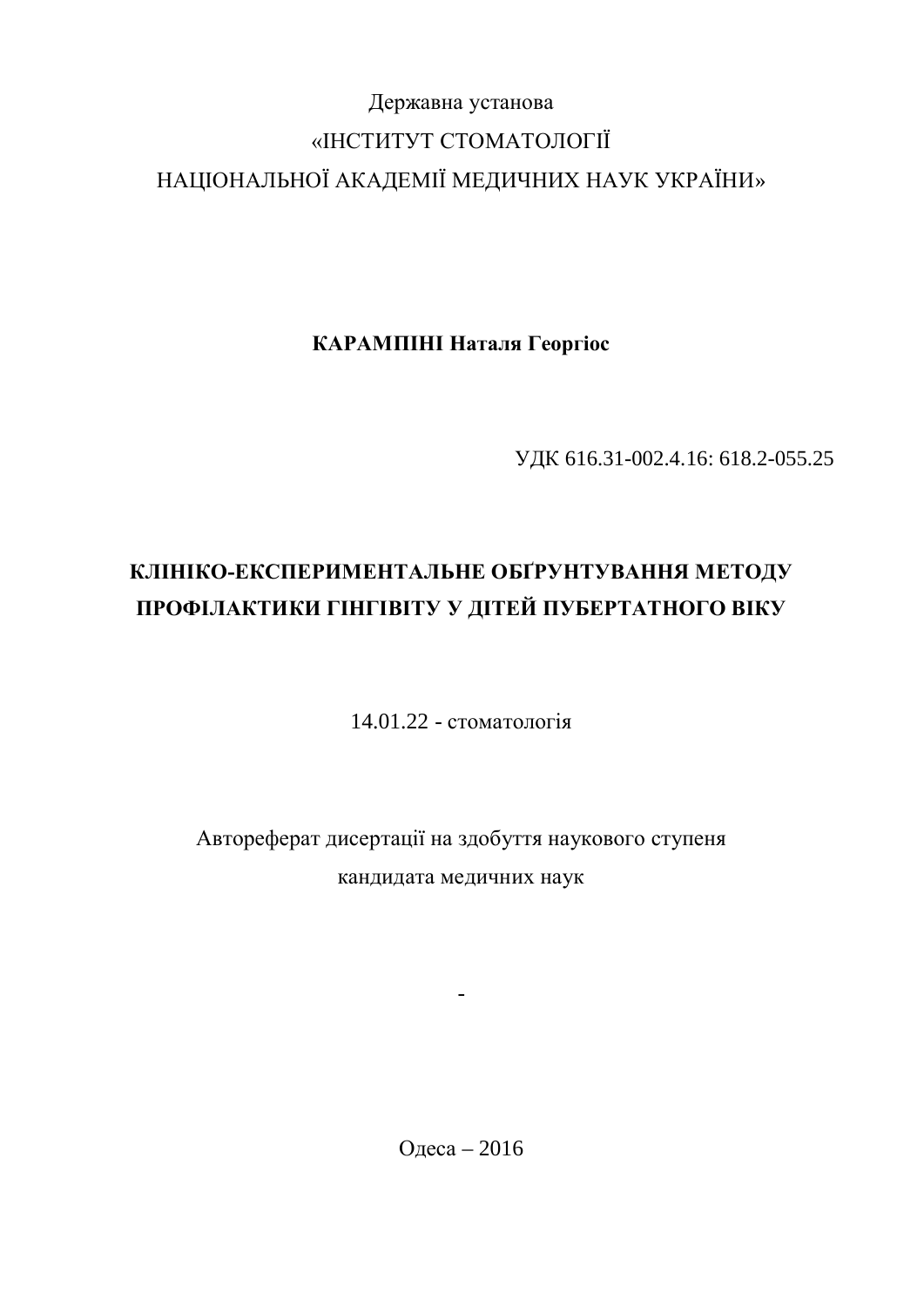Дисертацією є рукопис.

Робота виконана в Державній установі «Інститут стоматології НАМН України», м. Одеса.

### **Науковий керівник:**

доктор медичних наук, професор Шнайдер Станіслав Аркадійович, Державна установа «Інститут стоматології НАМН України», м. Одеса, директор

#### Офіційні опоненти:

- доктор медичних наук, професор Мельничук Галина Михайлівна, Державний вищий навчальний заклад «Івано-Франківський національний меличний університет» МОЗ України, завілувач кафелри литячої стоматології доктор медичних наук, професор Дичко Євген Никифорович, ТОВ «Дніпропетровський медичний інститут традиційної і нетрадиційної медицини», професор кафедри стоматології

Захист відбудеться 4 липня 2016 р. о 13.00 годині на засіданні спеціалізованої вченої ради Д 41.563.01 в Державній установі «Інститут стоматології НАМН України» за адресою: 65026, м. Одеса, вул. Рішельєвська, 11

З дисертацією можна ознайомитися у бібліотеці Державної установи «Інститут стоматології НАМН України» (65026, м. Одеса, вул. Рішельєвська, 11).

Автореферат розісланий 3 червня 2016 р.

Вчений секретар спеціалізованої вченої ради Савета Савета Г.О. Бабеня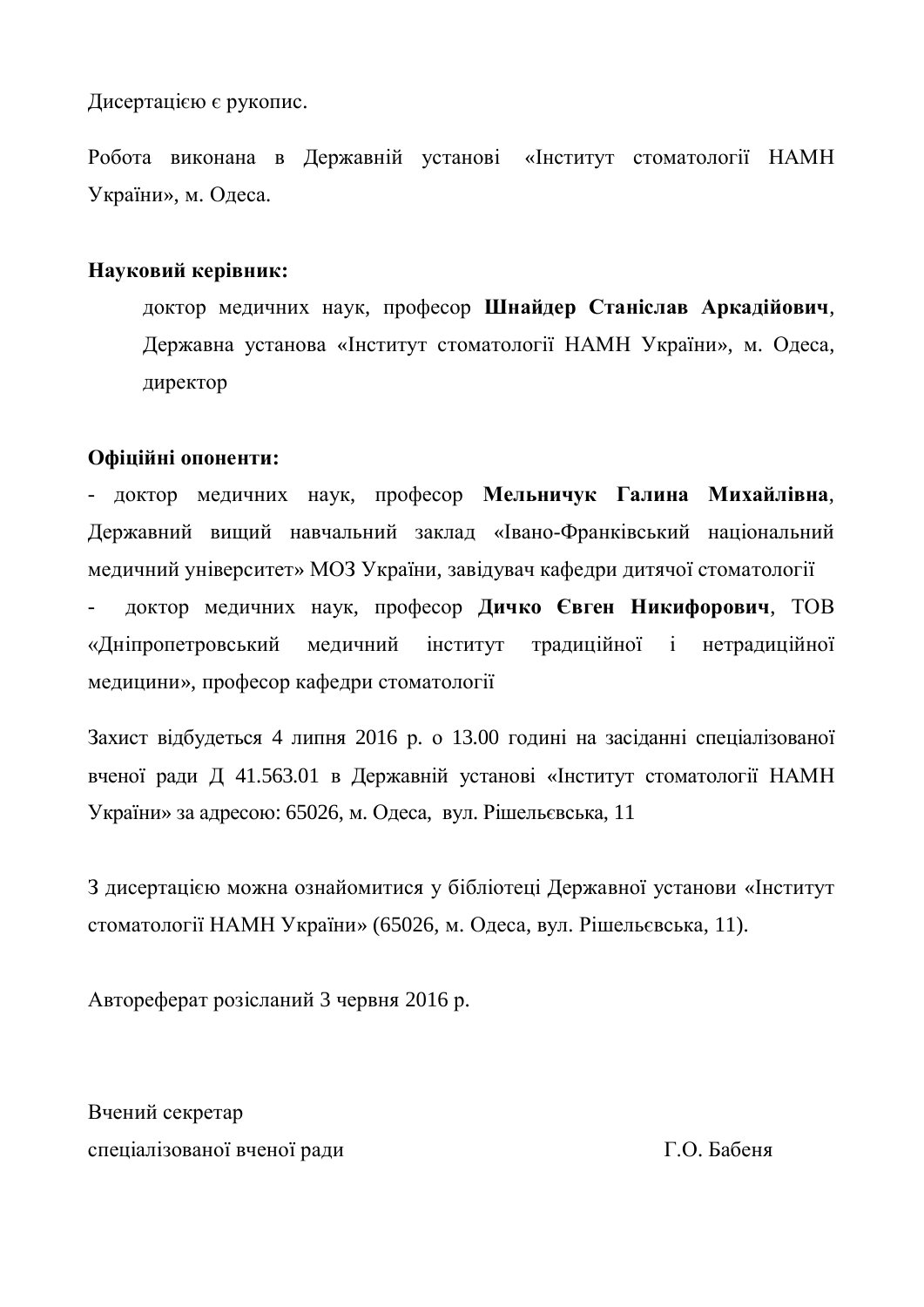#### ЗАГАЛЬНА ХАРАКТЕРИСТИКА РОБОТИ

Актуальність проблеми. Проблема патології пародонту у дітей обумовлена як широкою поширеністю захворювання, так і тим фактом, що несвоєчасне лікування цих захворювань в дитячому та юнацькому віці призводить згодом до важких необоротних уражень тканин пародонту у дорослих (Вишняк Г.Н., 1999; Грудянов А.И., 2009; Скулеан А., 2012; Вольф Герберт Ф. с соавт., 2014; Дмитриева Л.А., 2014; Янушевич О.О., 2014; Chapple I.L. et al., 2015). За даними експертів ВООЗ у 80% дитячого населення розпізнаються окремі ознаки або весь комплекс симптомів запалення в пародонті (WHO, 1997).

Накопичено банк даних щодо епідеміологічних характеристик поширеності захворювань пародонту у дітей та підлітків, які свідчать про те, що зростання захворюваності не зменшується, в тому числі і в Україні (Деньга О.В., 2001; Деньга О.В. с соавт., 2003, 2004, 2014; Ковач И.В., Дичко Е.Н., 2006; Чижевский И.В. с соавт., 2008; Плотнікова В.Г., 2009; Лучинский М.А. с соавт., 2010; Исмоилов А.А., 2010; Машкаринец О.О., 2013; Кисельникова Л.П. с coabt., 2013; Hunter M.L. et al., 2007; Percival T. et al., 2009; Amato J.N. et al., 2014; Sukhabogi Jr. et al., 2014; Ralstrom E. et al., 2014).

Загальноприйнятим фактором виконавчого механізму виникнення гінгівіту вважається мікробна зубна бляшка, що контактує з тканинами ясен. Етіологічна роль мікроорганізмів зубних бляшок вже не викликає сумніву (Мащенко И.С., 2003; Чумакова Ю.Г., 2008; Васильева Л.И. с соавт., 2012; Доменюк Д.А. с соавт., 2014; Петрушанко Т.А. с соавт., 2014; Теблоева Л.М., Гуревич К.Г., 2014; Brook I., 2003; Pithon M.M. et al., 2010; Elabdeen H.R. et al., 2011; Huang S. et al., 2014).

Однак, слід зазначити, що гінгівіт у дітей є самостійною нозологічною одиницею, для якого можлива реституція структури і функцій тканин пародонту. Тому етіологію і патогенез його необхідно розглядати в більшій мірі з вікових позицій і функціонального стану організму, що починає дорослішати.

Проте, прийнято вважати, що хронічний катаральний гінгівіт (ХКГ) є початковою стадією запальних захворювань пародонту і ця нозологічна одиниця найбільш часто зустрічається у дітей (Фяткулин Р.Р. с соавт., 2014). Але і хронічний гіпертрофічний гінгівіт (ХГГ) також досить поширене захворювання. У загальній структурі захворювань пародонту ХГГ становить в різних країнах і регіонах від 5,2 % до 41,6 % (Яцкевич Е.Е., Осокина Г.Г., 2007; Модина Т.Н. с соавт., 2013).

Сучасна концепція етіопатогенезу гінгівіту, як у дітей, так і дорослих, базується на тому, що порожнина рота розглядається як збалансована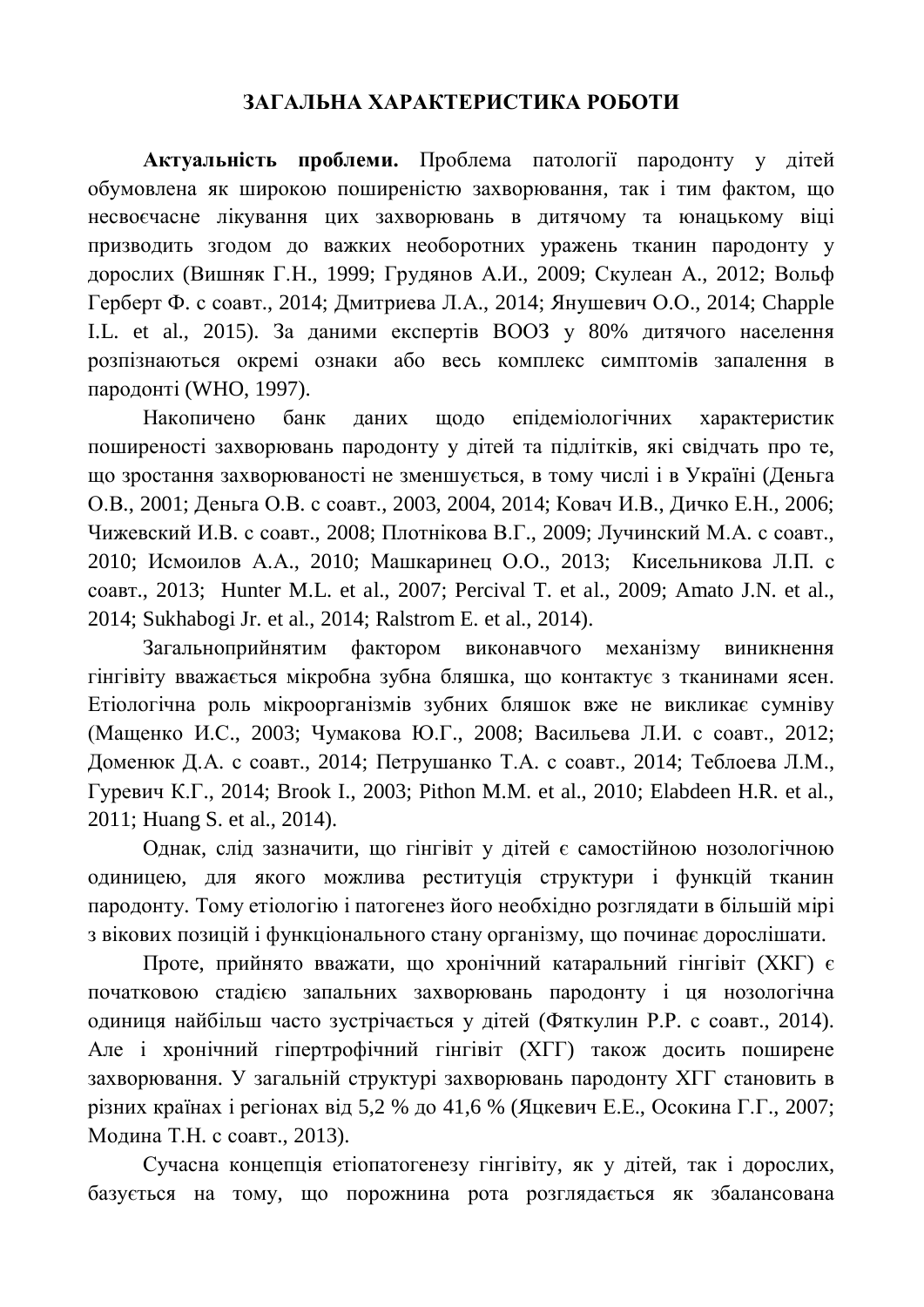біологічна система, при порушенні рівноваги в якій розвивається патологічний процес. І в першу чергу, порушення співвідношення «мікробні агенти/захисні механізми» (Яцкевич Е.Е., Осокина Г.Г., 2007; Водолацкий М.П. с соавт., 2011).

Розглядаючи пускові механізми запального процесу в яснах необхідно також враховувати стан загальних систем організму в підтримці гомеостазу. Це особливо актуально в період статевого дозрівання, коли відбувається перебудова всього організму, що викликає потужний потік симпатичної імпульсації в різні органи і системи (Модина Т.Н. с соавт., 2006). І саме на цьому тлі можливий розвиток більш важких форм гінгівіту, в тому числі ХГГ.

Цілком доведено, що одним з провідних патогенетичних факторів, що обумовлюють розвиток деструктивних змін в тканинах пародонту є незадовільний гігієнічний стан порожнини рота, що дозволяє накопичуватися зубним відкладенням. Невиконання гігієнічних заходів вже через кілька днів призводить до накопичення зубного нальоту і одночасно розвитку гінгівіту (Косенко К.Н., Терешина Т.П., 2003; Терехова Т.Н. с соавт., 2012; Шинчуковська Ю.О., 2012; Денисова Е.В., Пак А.В., 2014; Мхитарян А.К., Агранович Н.В., 2014; Birsan I., 2014). Однак явища запалення ясен порівняно швидко усуваються при поновленні гігієни порожнини рота (Улитовский С.Б., 2000; Терешина Т.П. із співавт., 2002; Косено К.Н., Терешина Т.П., 2003; Ипполитов Ю.А. с соавт., 2014; Луцкая И.К., 2014; Луцкая И.К., Терехова Т.Н., 2014; Мхитарян А.К., Агранович Н.В., 2014; Сидельникова Л.Ф. с соавт., 2014; Шаковец Н.В., Терехова Т.Н., 2014; Улитовский С.Б. с соавт., 2015). При недостатньому гігієнічному догляді за зубами інтенсивність зубних відкладень корелює зі змінами стану пародонту (Близнюк А.А., 2006; Мхитарян А.К., Агранович Н.В., 2014). Тому профілактика запалення ясен у дітей передбачає, в першу чергу, усунення головного етіологічного чинника, а саме – зубних відкладень (Косенко К.Н., Терешина Т.П., 2003; Мхитарян А.К., Агранович H.B., 2014).

При лікуванні ж гінгівіту, крім етіологічного фактору, враховуються особливості перебігу запального процесу, що передбачає відновлення бар'єрної функції епітелію, вплив на патологічні ланки запальної реакції, мікроциркуляцію і нормалізацію обмінних процесів в яснах, підвищення місцевої та загальної резистентності організму (Абдусаламова Б.Ф. с соавт., 2012; Авдеев А.В., 2012, 2013; Гавриленко Т. с соавт., 2013; Straka M., 1999). Сліл зазначити, що ефективність своєчасних і регулярно проволимих профілактики і лікування гінгівіту у дітей досить висока (Мельничук Г.М. с соавт., 2011).

В останні роки в Україні захищено ряд дисертаційних робіт, що стосуються дослідження гінгівіту у дітей підліткового віку (Волкова С.В., 2006;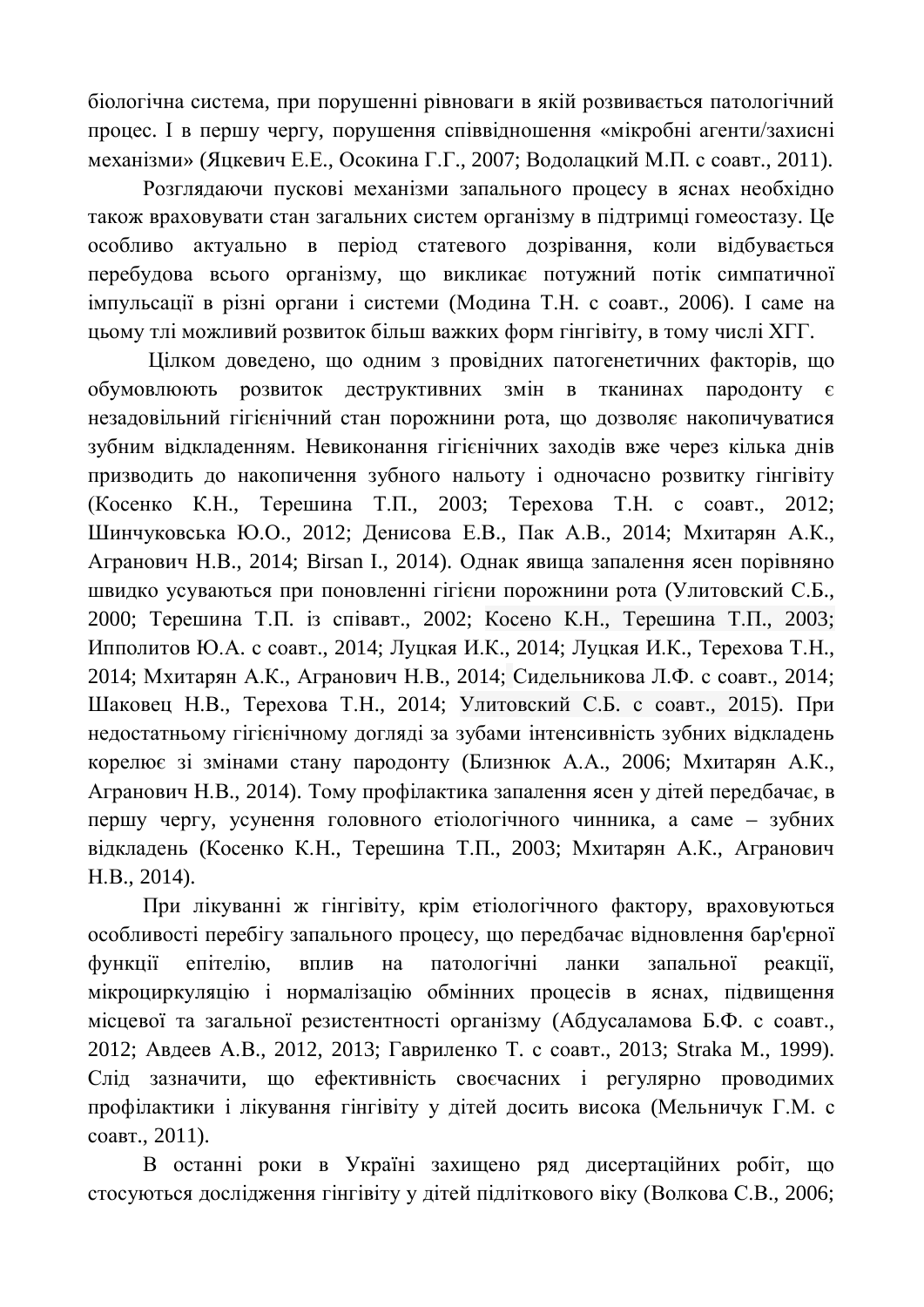Широкова О.І., 2008; Плотнікова В.Г., 2009; Машкаринец О.О., 2013). Однак, вивчивши їх, а також проаналізувавши наявні в літературі та інші відомості, ми виявили, що способи лікування гінгівіту у дітей, що пропонуються, не завжди враховують особливості розвитку гінгівіту у дітей пубертатного віку, а саме, гормональної перебудови організму.

Пубертатний період – це віковий період, на протязі якого в організмі відбувається внутрішня перебудова, що завершується досягненням статевої зрілості. Процес супроводжується різкими ендокринними зрушеннями, бурхливим зростанням, істотною перебудовою життєдіяльності організму, на тлі яких можливі вегетативні розлади. Одним з негативних факторів нестійкості вегетативної нервової системи (ВНС) може бути розбалансування функції слинних залоз і, як наслідок, зниження обсягу слини, що надходить в порожнину рота. А, як відомо, слина, як природне рідке біологічне середовище, грає величезну роль в життєдіяльності зубів, слизової оболонки порожнини рота (СОПР) і пародонту.

Усе зазначене послужило підставою для проведення досліджень, які передбачають розробку патогенетично адаптованого засобу для застосування хворими з ХКГ як з метою профілактики, так і в комплексі лікувальнопрофілактичних заходів.

Зв'язок з науковими програмами, планами, темами. Дисертація виконана відповідно до планів НДР Одеського національного медичного університету МОЗ України та Державної установи «Інститут стоматології НАМН України»: «Удосконалити профілактику та лікування стоматологічних захворювань у пацієнтів із захворюваннями шлунково-кишкового тракту та ендокринної патології» (№ ДР 0110U000271) й «Розробити методи корекції мінеральної, мікробної та імунної систем гомеостазу порожнини рота для індивідуальної профілактики стоматологічної патології» (№ ДР 0114U000380). Здобувач була співвиконавцем окремих фрагментів зазначених тем.

Мета і задачі дослідження. Мета дослідження – підвищення ефективності профілактики і лікування хронічного катарального гінгівіту у дітей пубертатного віку шляхом розробки й включення в комплекс лікувальнопрофілактичних заходів патогенетично спрямованого засобу з пролонгованою дією на тканини пародонту.

Для досягнення поставленої мети булі сформульовані наступні завдання:

1. Вивчити поширеність та особливості клінічного перебігу хронічного катарального гінгівіту у дітей пубертатного віку.

2. Виявити гендерні відмінності перебігу хронічного катарального гінгівіту у літей 12-13-річного віку.

3. Розробити фітокомпозицію на основі рослинних поліфенолів у вигляді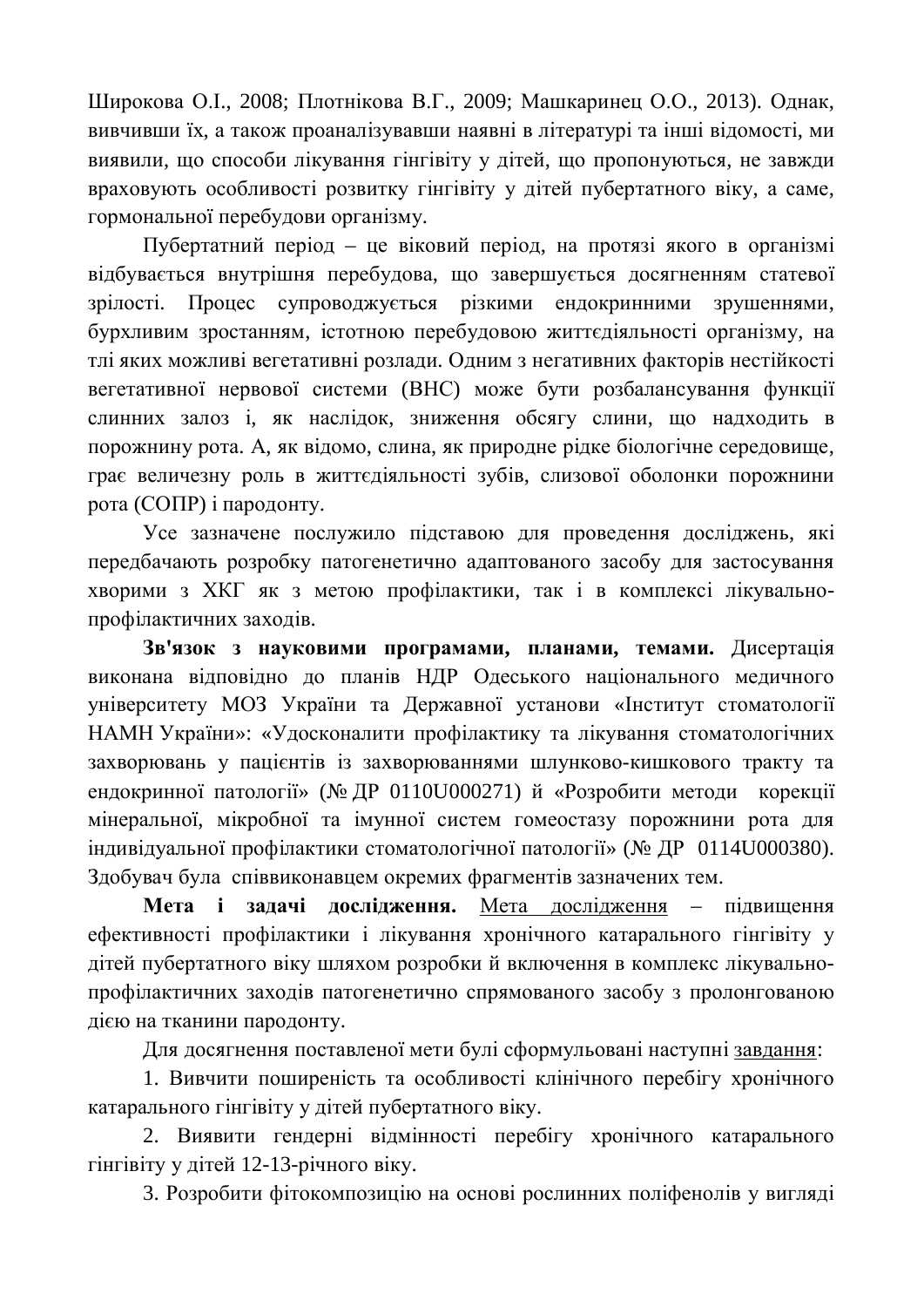гелю для порожнини рота для застосування в комплексному лікуванні хронічного катарального гінгівіту та оцінити його протизапальну дію в експерименті.

4. Розробити комплекс заходів для профілактики і лікування хронічного катарального гінгівіту у дітей пубертатного віку та провести його клінічну апробацію.

5. Дослідити ефективність розробленого комплексу лікувальнопрофілактичних заходів у дітей пубертатного віку з хронічним катаральним гінгівітом за допомогою біохімічних й біофізичних досліджень.

**Об'єкт дослідження** – хронічний катаральний гінгівіт у дітей 12-13 років.

**Предмет дослідження** – ефективність застосування гелю для порожнини рота в комплексному лікуванні хронічного катарального гінгівіту у дітей 12-13 pokib.

Методи дослідження: експериментальні на тваринах – для оцінки специфічної ефективності розробленого гелю, морфометричні – для оцінки ступеня атрофії альвеолярного відростка у експериментальних тварин, клініколабораторні – для оцінки гігієнічного стану порожнини рота й стану тканин пародонта у дітей, біохімічні – для вивчення показників стану перекисного окислення ліпідів і активності ферментів – індикаторів запалення і деструкції в ротовій рідини дітей і слизовій оболонці порожнини рота експериментальних тварин, цитологічні (проба Ясиновського) – для вивчення клітинного складу ротових змивів, функціональні – для оцінки функціональної активності слинних залоз і зарядового стану клітин букального епітелію у дітей, статистичні – для оцінки достовірності отриманих результатів.

Наукова новизна одержаних результатів. Підтверджено дані про те, що пубертатний вік, що протікає на тлі гормонального дисбалансу, збільшує ризик розвитку запалення в пародонті.

Уточнені дані про те, що патогенез розвитку гінгівіту пов'язаний, перш за все, зі зниженням функціональної активності слинних залоз і факторів неспецифічного захисту.

Доведено, що на тлі зниження захисних механізмів порожнини рота і дії ряду місцевих факторів, серед яких чільне місце посідає незадовільна гігієна порожнини рота, розвитку запалення в пародонті сприяє і гіпосалівація.

Вперше проведено порівняльне вивчення стану пародонту двох груп дітей 12-13-річного віку, одна з яких, починаючи з семирічного віку, перебувала під постійним наглядом, за результатами якого показано ефективність регулярної санації порожнини з проведенням профілактичних заходів у дітей пубертатного віку.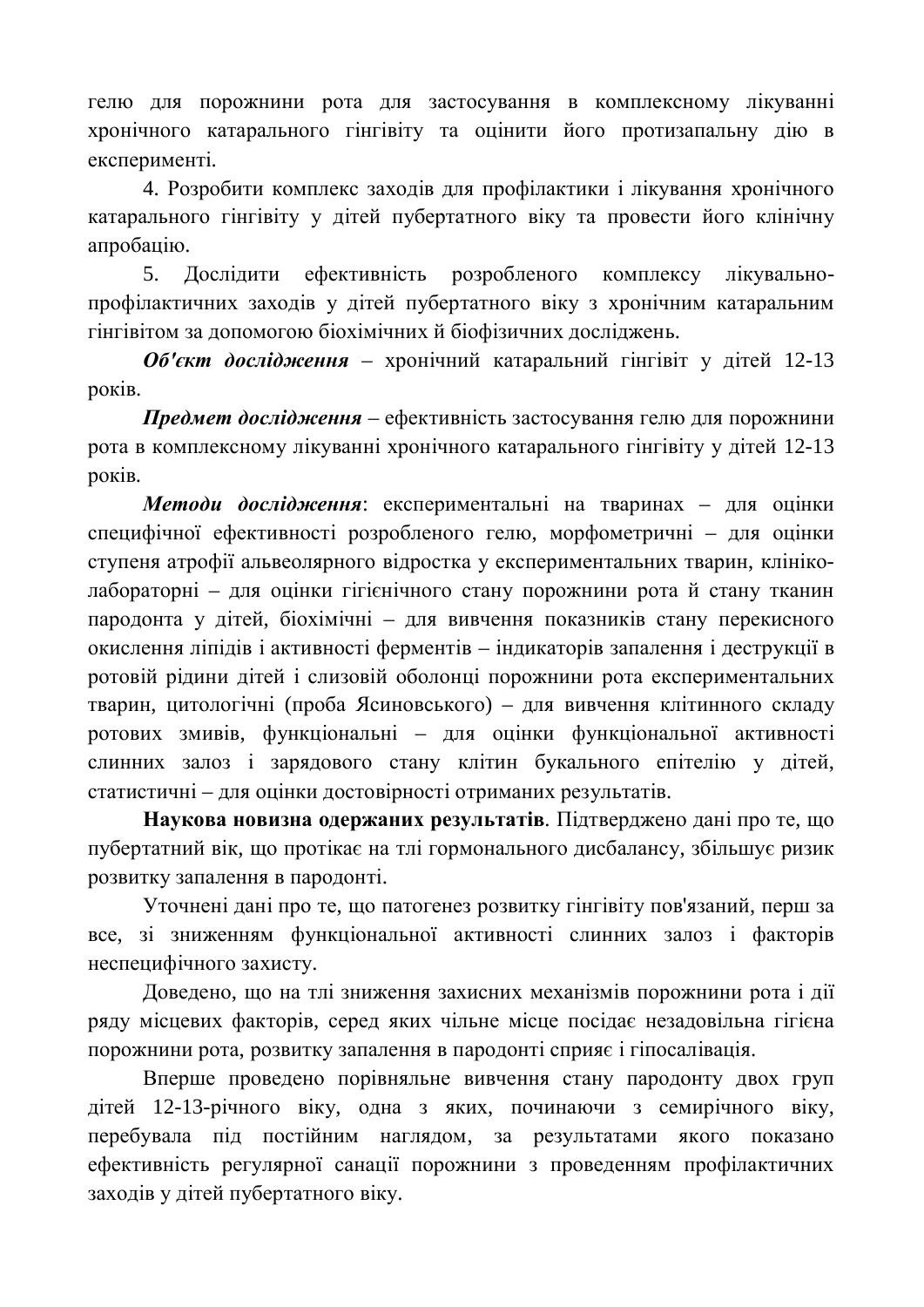Встановлено, що показники поширеності й тяжкості гінгівіту у дівчаток 12-13-річного віку вище, ніж у хлопчиків, що пов'язано з тим, що у дівчаток статеве дозрівання наступає раніше.

Вперше розроблено гель для порожнини рота «Ехіпозол», адаптований для дітей пубертатного віку з хронічним катаральним гінгівітом, який містить компоненти, що стимулюють функціональну активність слинних залоз, неспецифічну реактивність і забезпечують протизапальну дію.

Розроблено й апробовано лікувально-профілактичний комплекс для дітей з хронічним катаральним гінгівітом, механізм дії якого обумовлений стимулюванням функції слинних залоз і активізацією найважливіших систем неспецифічної резистентності ротової порожнини (епітеліально-лейкоцитарної й антиоксидантної) з одночасним пригніченням прооксидантної і протеазної систем.

Практичне значення отриманих результатів. Розроблено комплекс лікувально-профілактичних заходів з включенням гелю для порожнини рота «Ехіпозол», зубної пасти «Colgate лікувальні трави» і ополіскувача для рота «Colgate Plax total цілющі трави» для дітей пубертатного віку з хронічним катаральним гінгівітом.

Запропонований лікувально-профілактичний комплекс знижує інтенсивність запального процесу в тканинах пародонту, прискорює клінічне одужання і покращує гігієнічний стан порожнини рота дітей 12-13-річного віку з хронічним катаральним гінгівітом.

Показано, що регулярна санація порожнини, що починається з раннього шкільного віку з проведенням профілактичних заходів, знижує ризик розвитку запального процесу в пародонті і зменшує його тяжкість у дітей в пубертатному Bitti.

Результати досліджень впроваджені в навчальний процес кафедри стоматології дитячого віку Одеського національного медичного інституту, використовуються у лікувальній роботі відділу епідеміології та профілактики стоматологічних захворювань ДУ «Інститут стоматології НАМН України», в обласній стоматологічній поліклініці м Одеси, в районних дитячих стоматологічних поліклініках м. Одеси.

Особистий вклад здобувача. Автором особисто проведено пошук, відібрана і проаналізована наукова література за темою дисертації, самостійно проведені всі клінічні дослідження, проаналізовані і узагальнені отримані результати, проведена їх статистична обробка, написана і оформлена дисертація. Спільно з науковим керівником сформульовані мета, завдання, основні висновки та практичні рекомендації роботи.

Клінічні дослідження проведені на кафедрі стоматології дитячого віку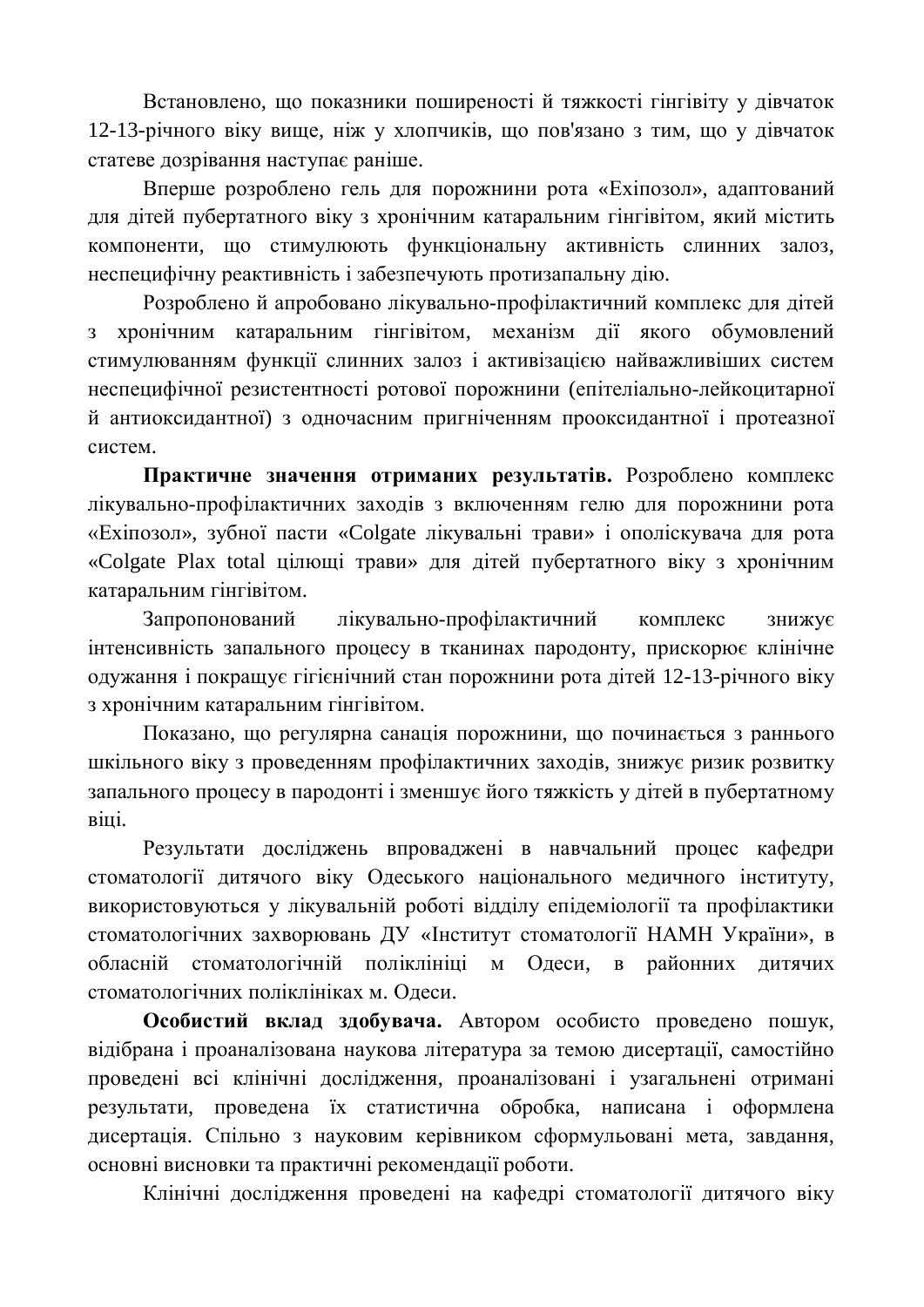Одеського національного медичного університету (зав. каф. – д.мед.н., проф. Дєньга О.В.) $^1$ .

Експериментальні й лабораторні дослідження проведені при безпосередній участі здобувача на базі ДУ «Інститут стоматології НАМН України»: в лабораторії біохімії (зав. лаб. – д.біол.н., с.н.с. Макаренко О.А.)<sup>1</sup>, віварії (зав. віварієм – Ходаков І.В.)<sup>1</sup>, лабораторії гігієни порожнини рота (зав. лаб. – д.мед.н., проф. Терешина Т.П.)<sup>1</sup>.

Апробація результатів дисертації. Основні положення роботи повідомлені на VI з'їзді Асоціації стоматологів України (Одеса, 2014); на науково-практичній конференції з міжнародною участю «Інноваційні технології в сучасній стоматології» (Івано-Франківськ, 2015); на міжнародній науково-практичній конференції «Актуальні питання сучасної медицини: наукові дискусії» (Львів, 2015)..

Публікації. За матеріалами дисертації опубліковано 8 праць, з них 5 статей (3 – у наукових фахових виданнях України, 2 – у науковому виданні Чехії), 3 тези доповідей у матеріалах наукових конференцій.

Об'єм і структура дисертації. Дисертація викладена на 173 сторінках принтерного тексту, складається із вступу, розділу огляду літератури, 4-х розділів власних досліджень, розділу аналізу і узагальнення отриманих результатів, висновків, практичних рекомендацій і списку використаної літератури (524 джерела, з них 185 написано латиницею).

## **ОСНОВНИЙ ЗМІСТ**

Матеріали і методи дослідження. Для досягнення мети і реалізації поставлених завдань роботи було проведено комплекс експериментальних і клініко-лабораторних досліджень.

Експериментальні дослідження проведені з метою вивчення специфічної ефективності гелю для порожнини рота «Ехіпозол». Дослідження проведені на 40 білих щурах стадного розведення масою 60-70 г. Всі тварини були розподілені на 4 групи по 10 тварин. Групи тварин формували з урахуванням однакового представництва в кожній групі різностатевих особин і відхилення від середньої маси не більше 10 %. У 1-у групу ввійшли інтактні щури, у щурів 2-ї, 3-ї і 4-ї груп відтворювали «ліпополісахаридну» модель запалення (Левицкий А.П. с соавт., 2013). Додатково щурам 3-ї групи на СОПР наносили гель-плацебо (контрольна група). Щурам 4-ї групи на СОПР наносили гель «Ехіпозол». Гелі наносили на СОПР в дозі 0,5 г протягом 7 днів.

Після закінчення експерименту щурів виводили з експерименту під

 $^1$  Автор щиро вдячний співробітникам вищезгаданих структур за допомогу при виконанні досліджень.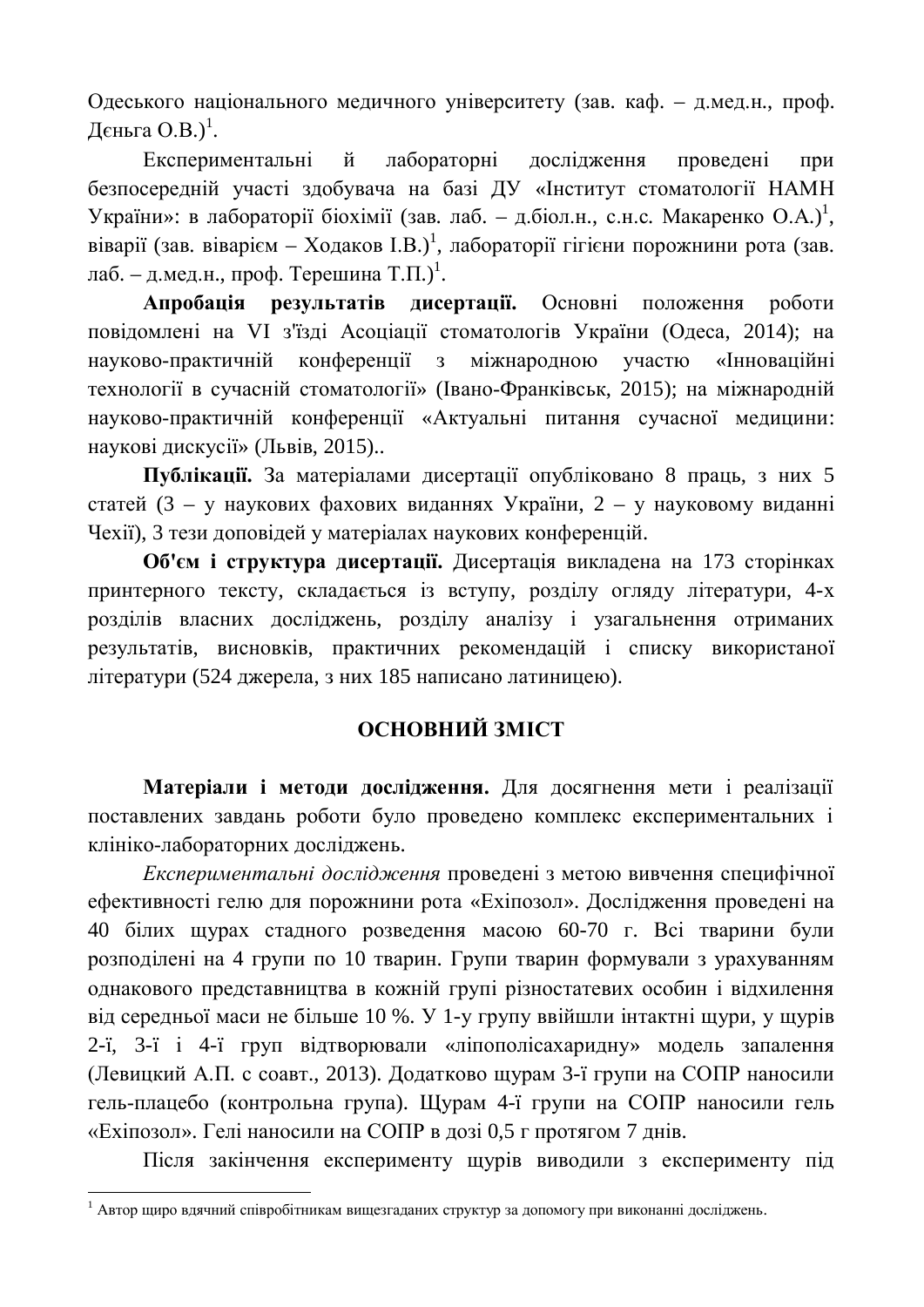тіопенталовим наркозом (20 мг/кг) з дотриманням правил, передбачених Радою міжнародних медичних організацій та представлених в «Міжнародних рекомендаціях щодо проведення медико-біологічних досліджень з експериментальними тваринами» (Брюссель, 2002), а також відповідно до національних «Спільних етичних принципів експериментів на тварин» (Україна, 2001).

Виділяли зубо-щелепні блоки для вивчення ступеня атрофії альвеолярного відростка й брали фрагменти слизової ясен для вивчення рівня маркерів запалення: вмісту малонового діальдегіду (МДА), активності ферментів еластази і кислої фосфатази (КФ), а також антиоксидантного ферменту каталази.

Вивчення ступеня атрофії альвеолярного відростка у експериментальних тварин проводили за методом Ніколаєвої А.В. (Терешина Т.П. із співав., 2003).

У клінічних дослідженнях взяли участь 153 дитини у віці 12-13 років (87 дівчаток і 66 хлопчиків). З них 40 дітей (19 хлопчиків і 21 дівчинка) взяли участь в апробації лікувально-профілактичного комплексу, які були розділені на 3 групи: 1-а група – 10 дітей, котрим призначали гель-плацебо і зубну пасту «Colgate лікувальні трави»; 2-а група – 15 дітей, яким призначали гель для порожнини рота «Ехіпозол» (у вигляді аплікацій протягом 10 днів кожні  $3$  місяці) й зубну пасту «Colgate лікувальні трави» (2 рази в день);  $3$ -я група – 15 дітей, яким призначали повний комплекс, що передбачав використання гелю для порожнини рота «Ехіпозол», зубної пасти «Colgate лікувальні трави» та ополіскувача «Colgate Plax цілющі трави» (полоскання ротової порожнини 3 рази на день протягом 10 днів з повторенням курсу 1 раз в 3 місяці).

Всім дітям була проведена професійна гігієна порожнини рота й дані рекомендації щодо раціонального догляду за порожниною рота, а також проведені «уроки гігієни» з навчанням методам правильної чистки зубів.

У групи дітей, які брали участь в апробації лікувально-профілактичного комплексу, були відібрані діти, в яких етіологічні чинники розвитку гінгівіту мали подібний характер. Хронічний катаральний гінгівіт не був обумовлений супутньою соматичною патологією, однак припадав на час статевого дозрівання.

Обстеження дітей проводили в стандартних умовах стоматологічного кабінету в присутності батьків. Дані про стоматологічний статус дитини вводили в спеціально розроблену відповідно до рекомендацій ВООЗ карту обстеження стану порожнини рота.

З метою об'єктивної оцінки клінічного стану тканин пародонту визначали і аналізували показники папілярно-маргінально-альвеолярного індексу (РМА) (Грудянов А.И., 2009), ясенного індексу (GI) (Loe H., Silness J., 1963) та проби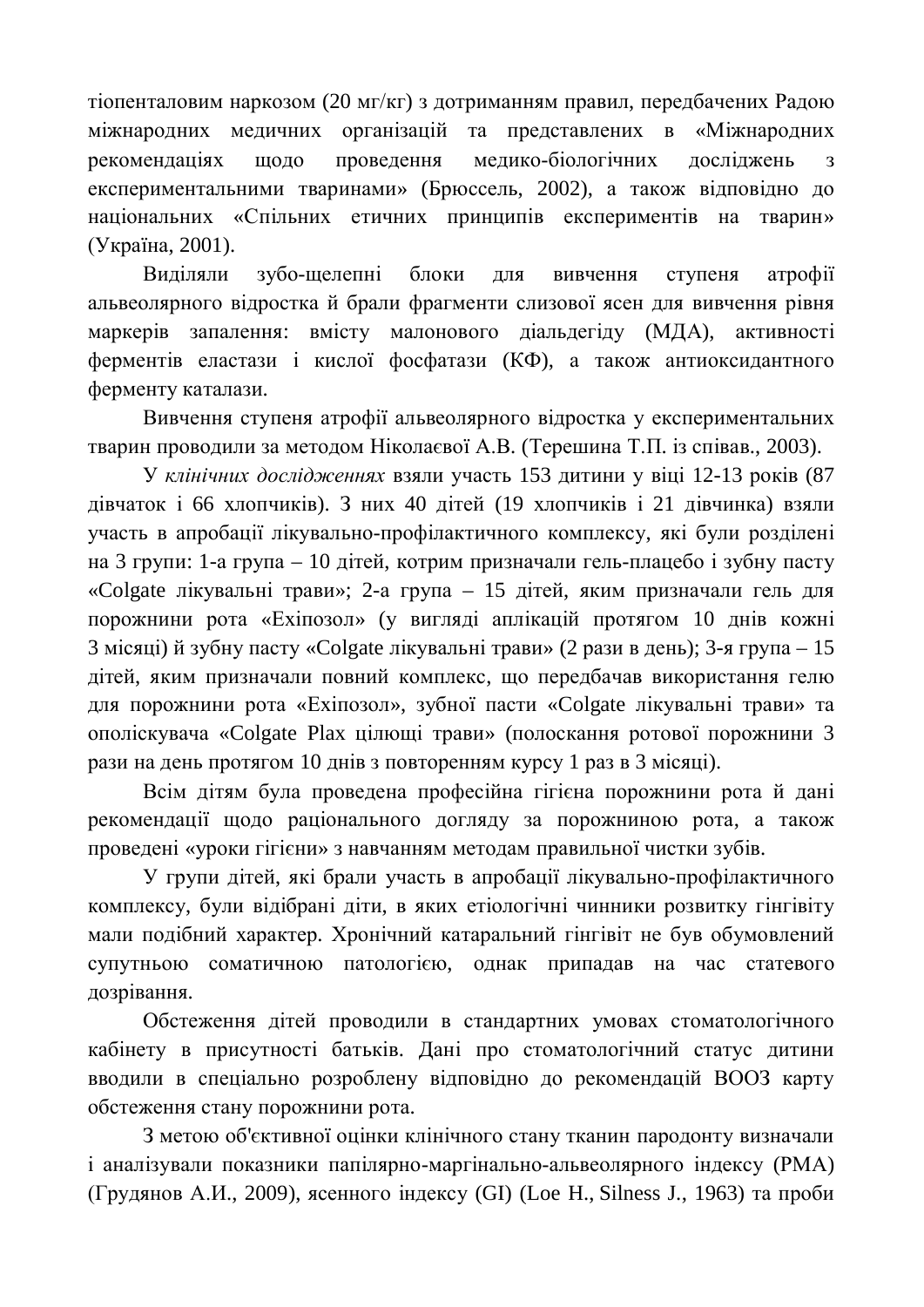Шиллера-Писарева (Косенко К.Н., Терешина Т.П., 2003)

Стан гігієни порожнини рота дітей оцінювали за допомогою гігієнічних iндексiв (П) Silness-Loe и Stallard (Данилевский Н.Ф., Борисенко А.В., 2004).

Вивчали швидкість салівації (Леонтьев В.К., Петрович Ю.А., 1976), ступінь міграції лейкоцитів й інтенсивність злущування епітеліальних клітин у ротовій рідині (проба Ясиновського) (Ясиновский М.А., 1931; Сукманский О.И. с соавт., 1980) та електрофоретичні параметри клітин букального епітелію (Деньга О.В., 1997).

У ротовій рідині дітей визначали антиоксидантно-прооксидантну і протеолітичну активність.

*Біохімічні дослідження* гомогенатів СОПР експериментальних тварин й ротової рідини дітей включали визначення вмісту МДА (Стальная И.Д., Гаришвили Т.Г., 1977), активності каталази (Гирин С.В., 1999), еластази (Visser L., Brouf E.R., 1972; Левицкий А.П., Стефанов А.В., 2002), кислої фосфатази (Левицкий А.П. с соавт., 1973).

Статистичну обробку отриманих результатів проводили на персональному комп'ютері IBM PC у пакетах «Excel 2010», «Statistica 5» за методом Монцевічуте-Ерінгене (1964) з використанням t-критерію Стьюдента (Монцевичуте-Эрингене Е.В., 1964; Комаров Ю.М., 2001).

Результати дослідження та їх обговорення. Для порівняльного аналізу стану тканин пародонту дітей в різні терміни було обстежено 85 дітей (49 дівчат і 36 хлопчиків) віком 12-13 років (школярі 7-х класів школи № 121 м. Одеси у 2014 р.). Одночасно було проведено аналіз «Карт обстеження» 68 дітей (38 дівчат і 30 хлопчиків) віком 12-13 років, які навчалися в цій же школі у 2008 p.

За результатами аналізу виявлено великий відсоток дітей з симптомами запалення в пародонті, як в 2008 році (55,9 %), так і в 2014 році (51,8 %). Однак у 2008 році дітей з гінгівітом було більше, ніж дітей з інтактним пародонтом (55,9% і 44,1% відповідно), а в 2014 році практично порівну (51,8 % і 48,2 % відповідно). У 2014 році кількість дітей з інтактним пародонтом дещо збільшилася в порівнянні з 2008 роком (48,2% і 44,1% відповідно), а з дітей з гінгівітом у 2008 році було на 8,5 % більше, ніж дітей такого ж віку, обстежених в 2014 році.

При аналізі даних опитування дітей встановлено, що тільки 22,4 % пред'являли жалоби на стан ясен. Літи скаржилися на кровоточивість ясен під час чистки зубів (89,5 %), незначні больові відчуття (76,9 %), свербіж (7,4 %) і наявність змін в яснах (8,2 %). Тільки 8 дітей (9,4 %) зверталися за стоматологічною лопомогою.

3 обстежених 44 дітей 12-13-річного віку з наявністю запалення ясен 40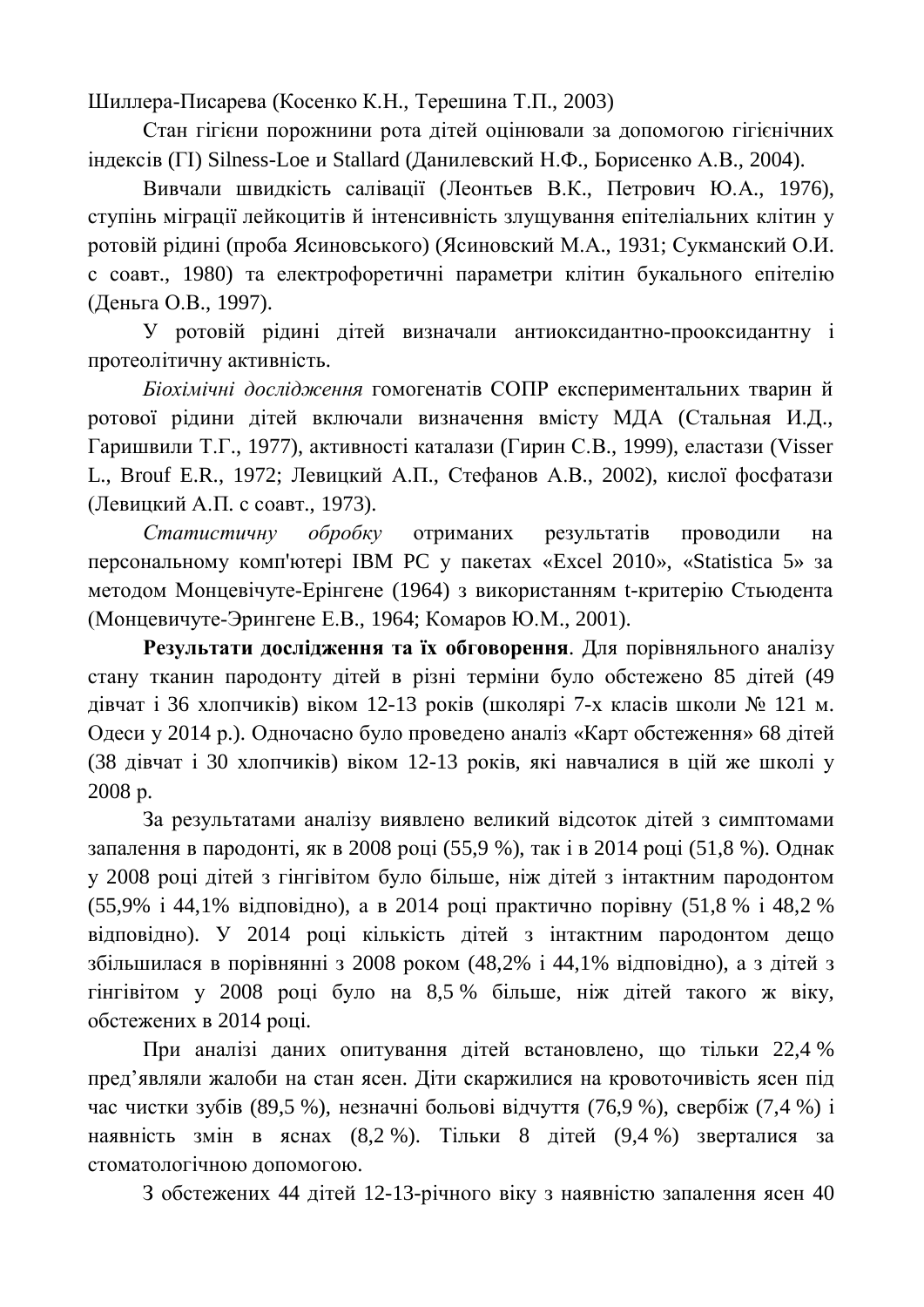дітям (90,9 %) було поставлено діагноз ХКГ, 4 дітям (9,1 %) – ХГГ.

Оцінка гендерних відмінностей показників поширеності й важкості ХКГ показала, що локалізований ХКГ зустрічався частіше у хлопчиків (34,15 % проти 26,6 % у дівчаток), генералізований ХКГ – у дівчаток (23,5 % проти 15,75 % у хлопчиків).

При оцінці рівня гігієни порожнини рота дітей встановлено більш поганий гігієнічний стан у дітей з ХКГ (Silness-Loe 0,65 ± 0,05 балів, Stallard  $0.98 \pm 0.10$  балів) у порівнянні з дітьми з інтактним пародонтом (Silness-Loe  $0.42 \pm 0.05$  балів,  $p < 0.05$ ; Stallard  $0.66 \pm 0.06$  балів,  $p < 0.01$ ).

При оцінці гендерних відмінностей зафіксовано гірший гігієнічний стан у хлопчиків як з інтактним пародонтом (Silness-Loe  $0.51 \pm 0.06$  балів проти  $0.33 \pm 0.04$  балів у дівчат,  $p < 0.05$ ; Stallard  $0.77 \pm 07$  балів проти  $0.55 \pm 0.05$ балів у дівчат,  $p < 0.01$ ), так і з ХКГ (Silness-Loe  $0.82 \pm 0.08$  балів проти  $0.48 \pm 0.04$  балів у дівчат,  $p < 0.001$ ; Stallard  $1.15 \pm 0.13$  балів проти  $0.81 \pm 0.09$ балів у дівчат,  $p < 0.05$ ).

При вивченні швидкості салівації встановлено низький рівень слиновиділення в покої й при подразненні у дітей як з і інтактним пародонтом  $(0,37 \pm 0.04 \text{ MJ/XB. } H\ 0.78 \pm 0.09 \text{ MJ/XB. } B\ \text{IJ}(\text{DBI/HO}), \text{ TAK} \text{I} \text{3} \text{XKT} \quad (0,35 \pm 0.04 \text{ MJ/XB. } H\ \text{A} \text{A} \text{K} \text{C})$ мл/хв. й  $0.81 \pm 0.08$  мл/хв. відповідно), що свідчить про зниження функціональної активності слинних залоз, обумовленої гормональним дисбалансом, який спостерігається у дітей пубертатного віку. При цьому швидкість салівації у дівчат була достовірно нижче і при інтактному пародонті.  $\overline{a}$  при XKГ ( $p < 0.05$ ), що можна пояснити більш раннім настанням статевого дозрівання.

За аналізом показників індексу РМА встановлено переважання докалізованої форми ХКГ (65 %) із середнім показниками індексу  $11.7 \pm 1.25$  % та 2,14  $\pm$  0.20 балів. При цьому важкість ХКГ у дівчаток була на 18,6 % вище, ніж у хлопчиків.

Проба Шиллера-Писарева дорівнювала  $2,25 \pm 0,19$  балів з меншою інтенсивністю у дівчат (2,05 ± 0,18 балів) у порівнянні з хлопчиками (2,38± 0,22  $\bar{0}$ алів, р > 0,05).

При визначенні проби Ясиновського виявлено більш високий вміст дейкоцитів (685,4 ± 58,2 тис. в 1 мл ротового змиву) та епітеліальних клітин  $(33,6 \pm 2,9 \text{ TMC. B } 1 \text{ MI} \text{ poroboro}$  змиву) в ротових змивах у дітей з ХКГ у порівнянні з дітьми з інтактним пародонтом  $(388,2 \pm 45,0 \text{ TMC.}, \text{p} < 0,001, \text{TA})$  $28,1 \pm 3,22$  тис.,  $p > 0,05$ , відповідно).

При проведенні біофізичних досліджень встановлено, що всі вивчені електрокінетичні показники КБЕ мали вілмінності у літей з інтактним пародонтом і з ХКГ. Так, відсоток рухливих ядер КБЕ склав у дітей з інтактним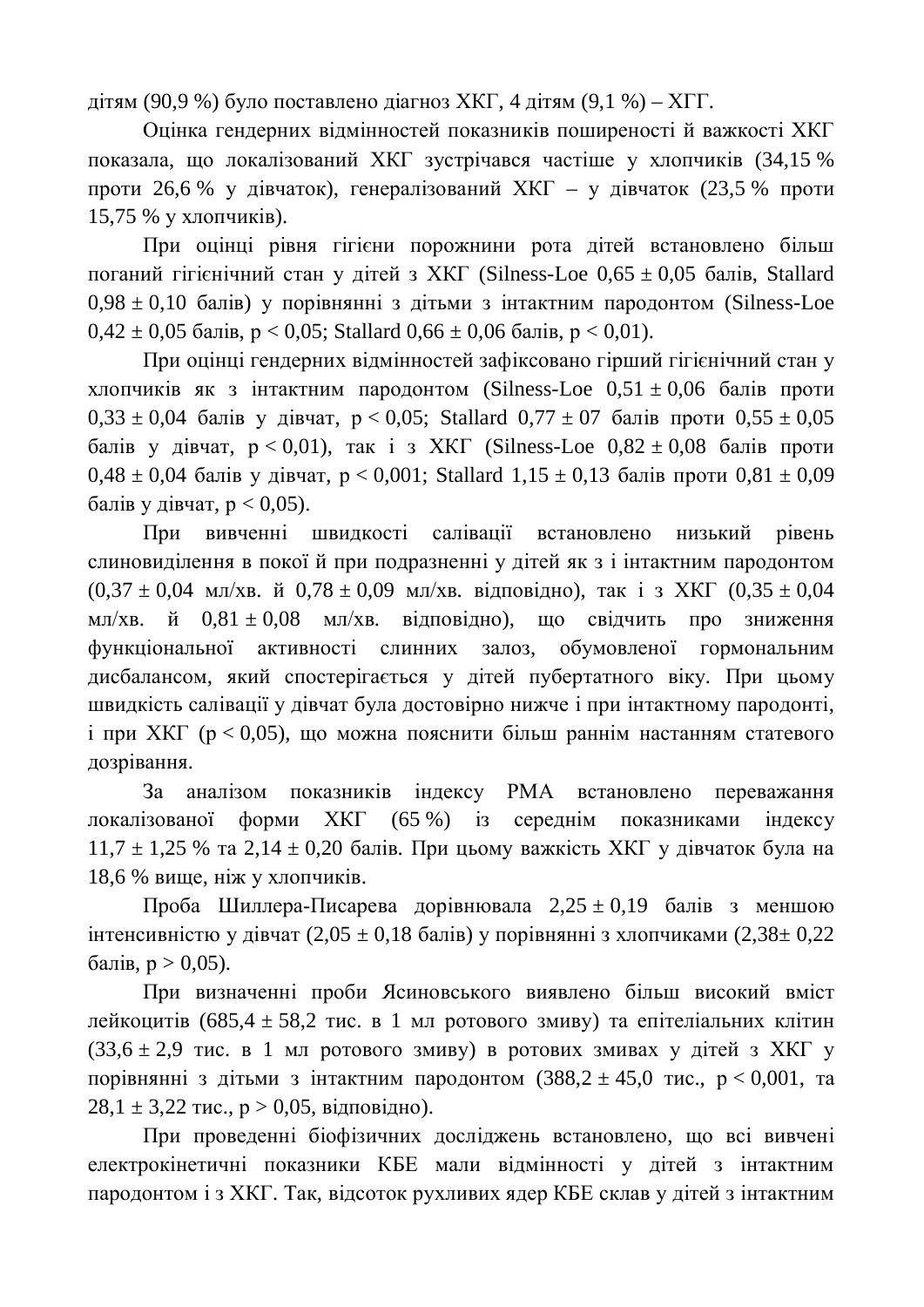пародонтом 47,3  $\pm$  3,7 % проти 29,22  $\pm$  3,1 % у дітей з ХКГ (p < 0,001); відсоток КБЕ з рухливою клітинної оболонкою – 48,3 ± 5,6 % проти  $31,5 \pm 3,9$  % відповідно (р < 0,01); амплітуда зміщення ядер (Ая) – 3,0 ± 0,35 мкм проти  $1,34 \pm 0,25$  мкм відповідно (р < 0,01); амплітуда зміщення плазмолем (Ап) –  $4,8 \pm 0,61$  MKM проти  $1,56 \pm 0,17$  MKM відповідно ( $p < 0,001$ ); співвідношення амплітуд зміщення ядер і плазмолем ( $As/A\pi$ ) – 1,6 проти 1,16 у дітей з ХКГ.

Таким чином, на підставі проведених досліджень зроблено висновок, що пубертатний вік, що протікає на тлі гормонального дисбалансу, збільшує ризик розвитку запалення в пародонті, патогенез розвитку якого пов'язаний, перш за все, зі зниженням функціональної активності слинних залоз і факторів неспецифічного захисту. У свою чергу, гіпосалівація на тлі зниження захисних механізмів порожнини рота і дії ряду місцевих факторів, серед яких чільне місце посідає незадовільна гігієна порожнини рота, сприяє розвитку запалення в пародонті.

Враховуючи виявлені особливості перебігу ХКГ у дітей пубертатного віку, а саме гіпосалівацію, зниження природних захисних механізмів та низький рівень гігієни порожнини рота, в комплекс лікувально-профілактичних заходів доцільно включити компоненти, що стимулюють функціональну активність слинних залоз й неспецифічну резистентність, а також володіють протизапальними властивостями.

З цією метою було розроблено гель для порожнини рота «Ехіпозол», який в якості біологічно активних компонентів містить екстракти лікарських рослин (ехінацея, подорожник й золототисячник у вигляді спиртових настоїв), а також хлоргексидин.

При проведенні експериментальних досліджень з оцінки специфічної ефективності розробленого гелю встановлено його виражений протизапальний ефект, що підтверджується зниженням в гомогенатах ясен щурів вмісту МДА на 14,02 % ( $p_1 < 0.05$ ), активності еластази на 16,1 % ( $p_1 < 0.05$ ) й КФ на 14,25 %  $(p_1 < 0.05)$ . Суттєвого впливу на активність каталази гель не оказав, але індекс АПІ був достовірно нижче при використанні «Ехіпозолу» (4,2 ± 0,4 ум. од.) ніж гелю-плацебо (5,6  $\pm$  0,2 ум. од.,  $p_2$  < 0,05).

За результатами вивчення стану альвеолярного відростка щурів встановлено, що розроблений гель достовірно знижує ступінь атрофії останнього ( $p_1 < 0.05$ ).

Таким чином, проведені експериментальні дослідження виявили протизапальний й пародонтопротекторний ефект гелю «Ехіпозол» через його здатність знижувати інтенсивність вільнорадикального окислення ліпідів, інгібувати активність ферментів деструкції й запалення і, як наслідок, зменшувати інтенсивність деструктивних процесів в альвеолярній кістці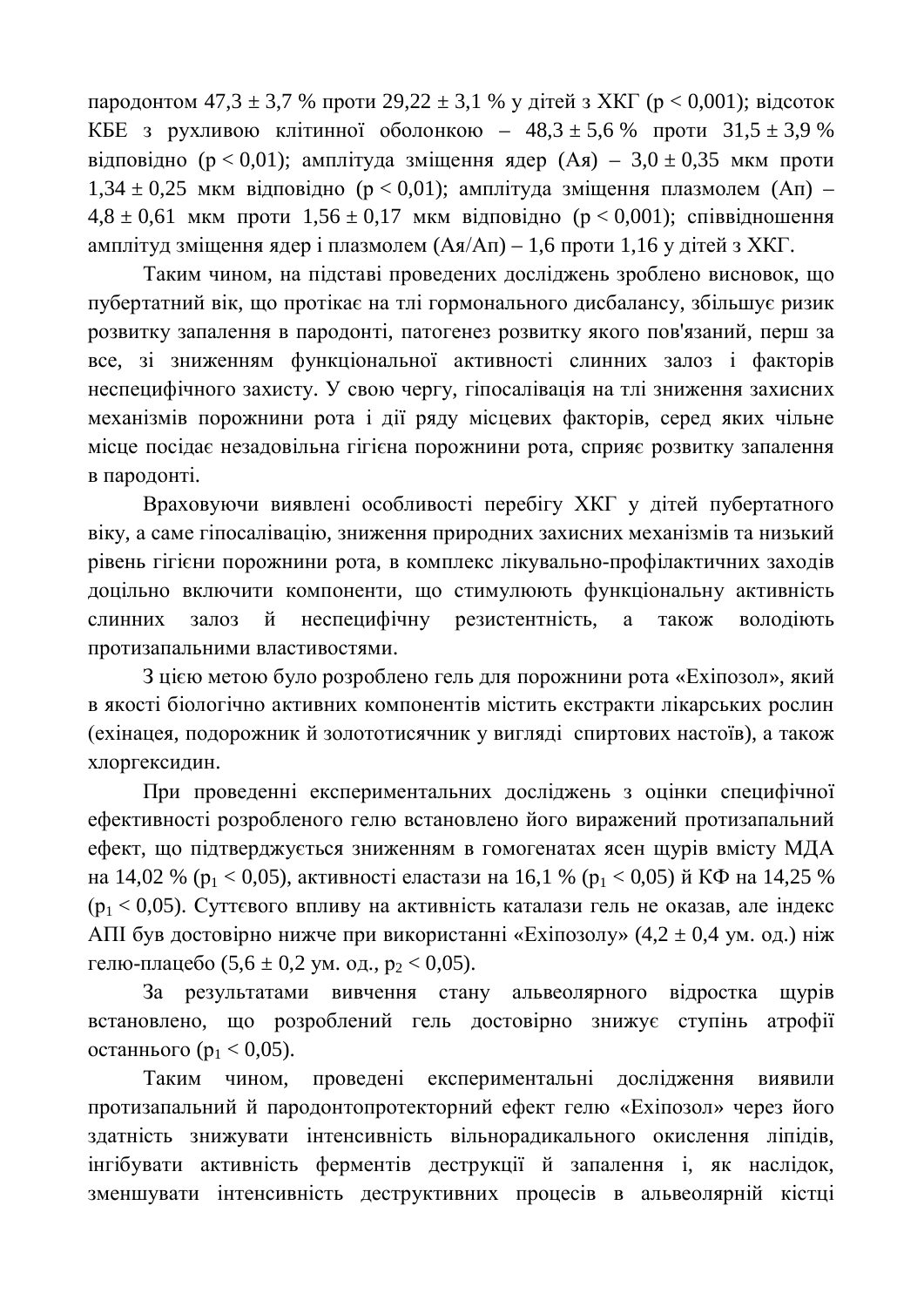експериментальних тварин, що стало підставою для використання гелю в клініці.

У клінічній апробації комплексу лікувально-профілактичних заходів взяло участь 40 дітей 12-13-річного віку з ХКГ. Дослідження проведені до лікування, через 1 місяць (після 1-го курсу), через 6 і 12 місяців після проведеного лікування.

Оцінка гігієнічного стану порожнини рота дітей через 1 і 6 місяців показала покращення рівня гігієни у дітей всіх груп у порівнянні з вихідним  $pi$ вием ( $p < 0.05$ ), однак показники індексів Silness-Loe і Stallard у дітей 3-ї основної групи достовірно відрізнялися від показників 1-ї і 2-ї груп. Так, через 6 місяців  $\Gamma$ I Silness-Loe у 1-й групі склав 0,44  $\pm$  0,05 балів, у 2-й групі –  $0.42 \pm 0.05$  балів (p<sub>1</sub> > 0.05), а в 3-й основній групі – 0,35  $\pm$  0.06 балів  $(p_{1-2} < 0.05)$ . Показники  $\Gamma$ I Stallard у дітей 2-ї і 3-ї груп були майже ідентичними  $(0.65 \pm 0.09)$  балів та  $0.66 \pm 0.07$  балів відповідно) й достовірно нижчими у порівнянні з 1-ю групою  $(0.71 \pm 0.08 \text{ балів}, p_2 < 0.05)$ .

Індекс РМА після лікування зменшився у всіх групах, однак в 1-й групі спостерігалася лише тенденція до зменшення (р > 0,05), тоді як у дітей 2-ї й 3-ї груп зміни вивчаємого показника було достовірними (2-а група – з 10,5  $\pm$  1,4 % до  $6.4 \pm 0.8$  % через 6 місяців, p-p<sub>1</sub> < 0,05; 3-я група – з 11,1  $\pm$  1,05 % до  $5.0 \pm 0.75$  % через 6 місяців, p-p<sub>1</sub> < 0.05). При порівнянні показників 2-ї та 3-ї груп достовірних відмінностей не зафіксовано ( $p_2 > 0.05$ ), проте у дітей 3-ї основної групи показники поширеності запального процесу в пародонті були меншими на 22 % у порівнянні з дітьми 2-ї групи.

Показники індексу GI до лікування вказували на важкий перебіг ХКГ у дітей всіх груп. У дітей 1-ї групи достовірні зміни індексу GI спостерігалися тільки через 6 місяців після лікування  $(2,1 \pm 0,12$  балів при  $2,6 \pm 0,20$  балів до лікування,  $p < 0.05$ ). У дітей 2-ї і 3-ї основної груп показники індексу GI істотно зменшилися по відношенню до вихідного рівня вже після першого курсу лікування (з 2,8 ± 0,22 балів до 1,5 ± 0,17 балів, p-p<sub>1</sub> < 0,05, з 2,65 ± 0,19 балів до  $1,15 \pm 0,15$  балів, р-р<sub>1</sub> < 0,05, відповідно), але не мали достовірних міжгрупових відмінностей. Через 6 місяців індекс GI у дітей 3-ї основної групи  $(1,1 \pm 0,09)$ балів) був достовірно меншим від показників дітей 1-ї  $(2,1 \pm 0,12)$  балів,  $p_1 < 0.01$ ) i 2-i rpyn  $(1.4 \pm 0.12 \text{ 6a}$  $\text{m/s}, p_2 < 0.05)$ .

Проба Шиллера-Писарева у дітей 1-ї групи відразу після лікування і через 6 місяців практично не змінилися по відношенню до вихідного рівня ( $p > 0.05$ ). Після першого курсу лікування у дітей 2-ї й 3-ї груп середні показники проби достовірно зменшилися  $(1,65 \pm 0,17)$  балів при 2,35  $\pm$  0,20 балів до лікування,  $p < 0.001$ ;  $1.45 \pm 0.15$  балів при  $2.28 \pm 0.19$  балів до лікування,  $p < 0.001$ , відповідно), проте тільки показники 3-ї групи достовірно відрізнялися від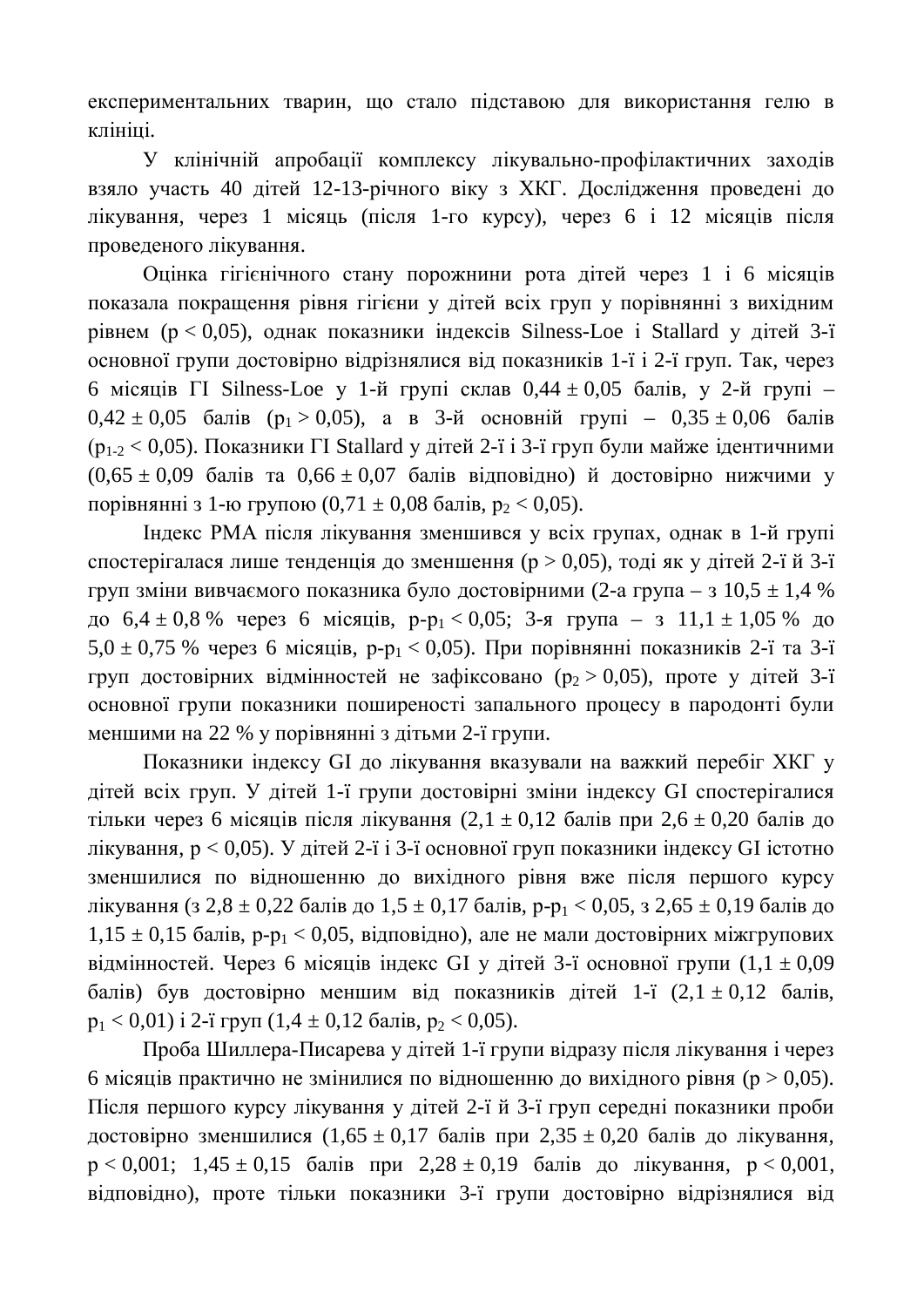показників 1-ї групи (1,45 ± 0,15 балів проти 2,10 ± 0,19 балів,  $p_1 < 0.05$ , відповідно). Через 6 місяців проба Шиллера-Писарева у дітей 3-ї групи була на 10 % менша ніж у дітей 2-ї групи, проте міжгрупові відмінності недостовірні  $(p_2 > 0.05)$ .

Дослідження функціональної активності слинних залоз показали, що у дітей 1-ї групи після першого курсу лікування, а також через 6 місяців істотних змін в швидкості салівації не відбулося  $(0,32 \pm 0,03 \text{ MHz/KB})$ . до лікування;  $0.29 \pm 0.02$  MI/XB. ПІСЛЯ ПЕРШОГО КУРСУ ЛІКУВАННЯ,  $p > 0.05$ ;  $0.36 \pm 0.04$  MI/XB.  $p-p_3 > 0.05$ ). У дітей 2-ї й 3-ї груп швидкість салівації, хоча і недостовірно, але збільшилася вже після першого курсу лікування (з 0,35 ± 0,04 мл/хв. до  $0.42 \pm 0.05$  MII/XB.,  $p > 0.05$ ;  $3 \pm 0.36 \pm 0.04$  MII/XB.  $q = 0.05$  MII/XB.,  $p > 0.05$ , відповідно), достовірно відрізняючись від показників 1-ї групи ( $p_1 < 0.05$ ). Через 6 місяців в 2-й і 3-й групі вивчаємий показник збільшився на 38,1 %  $(p_3 < 0.05)$  й 26,67 %  $(p_3 > 0.05)$  відповідно з відсутністю достовірних міжгрупових відмінностей ( $p_2 > 0.05$ ) й був у межах нормальних значень, що свідчить про стимулюючий вплив розробленого гелю на функцію слинних залоз.

До початку лікування у дітей всіх груп вміст лейкоцитів в ротовій рідині було високим, що свідчило про підвищену компенсаторну активність лейкоцитарного фактору неспецифічного захисту (від  $633.2 \pm 56.2$  тис. до 774,4  $\pm$  68,9 тис. в 1 мл ротового змиву). Підвищений вміст епітеліальних клітин в ротовій рідині (від  $31.4 \pm 2.8$  тис. до  $35.8 \pm 3.1$  тис. в 1 мл ротового змиву) вказував на десквамацію епітелію в області запалення, що також є захисним фактором.

У дітей 1-ї групи ступінь еміграції лейкоцитів після першого курсу лікування і через півроку зменшилася, проте р > 0,05. У дітей 2-ї групи після курсу лікування вміст лейкоцитів зменшився на 13,6 % ( $p > 0.05$ ), через півроку – на 29,3 % (p-p<sub>3</sub> < 0,05), у дітей 3-ї групи – на 31,7 % (p < 0,02) і на 49,8 %  $(p < 0.001, p_3 < 0.05)$  відповідно, що свідчить про зменшення інтенсивності запального процесу в пародонті й, отже, зниження «напруги» лейкоцитарної ланки неспецифічної резистентності.

Що ж стосується інтенсивності злущування епітелію, то зміни цього показника також більш рельєфно зазначалися у дітей 2-ї та 3-ї груп. Так, кількість епітеліальних клітин в ротових змивах дітей 1-ї групи після курсу лікування зменшилася на 6,1 % (p > 0,05), через 6 місяців – на 3,5 % по відношенню до вихідного рівня (p-p<sub>3</sub> > 0,05). У дітей 2-ї групи – на 28,8 %  $(p < 0.05)$  i на 24,02 %  $(p < 0.05, p_3 > 0.05)$  відповідно, а у дітей 3-ї групи – на 23,5 % ( $p < 0.05$ )  $i$  21,7 % ( $p < 0.05$ ,  $p_3 > 0.05$ ) відповідно, що вказує на зниження темпів проліферації і злущування базальних шарів епітелію запалених ясен у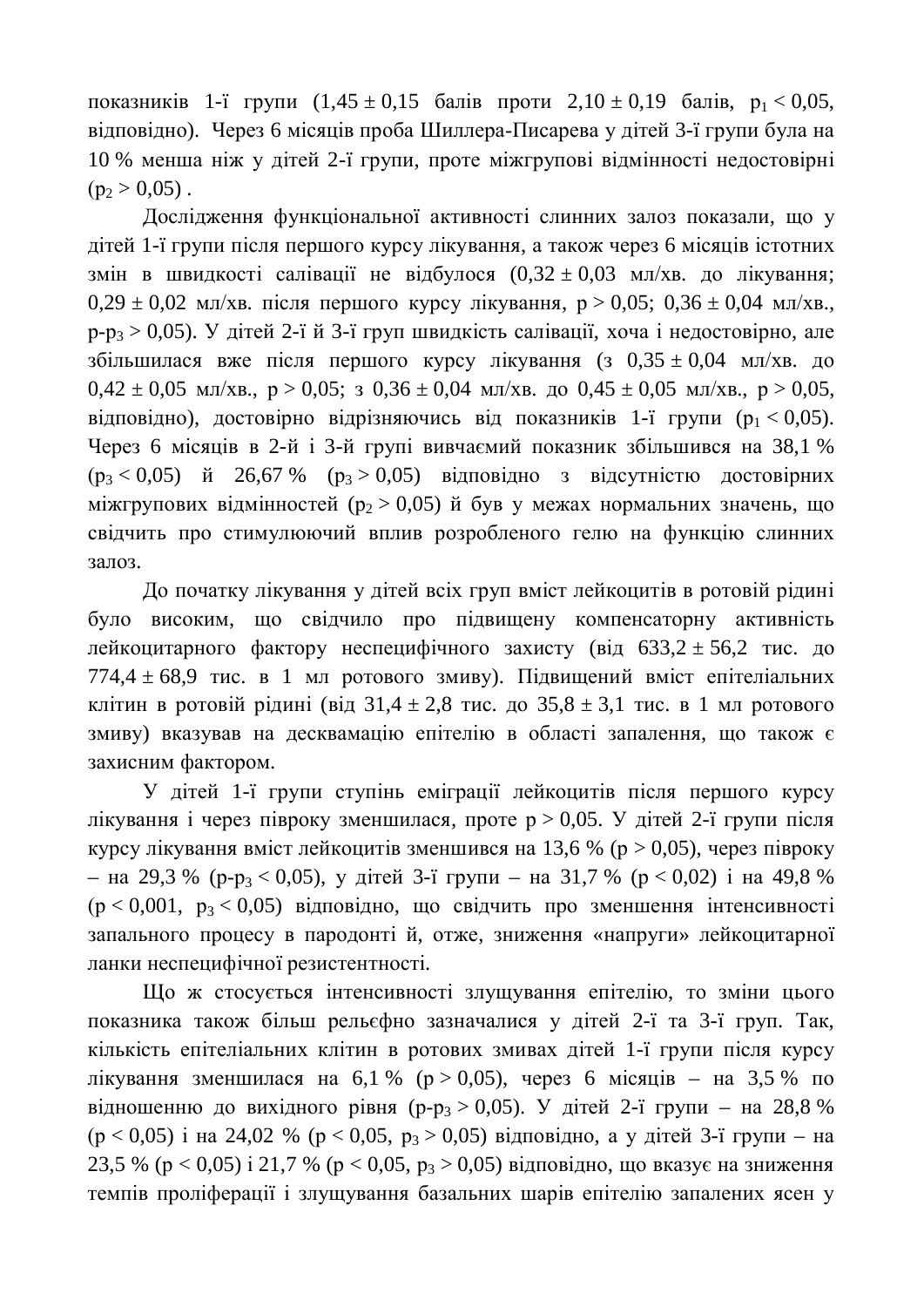$\mu$ ітей 2-ї та 3-ї груп.

Вивчені електрокінетичні показники КБЕ у дітей 1-ї групи через 6 місяців після лікування істотно не змінилися по відношенню до вихідних даних  $(p > 0.05)$ . У дітей 3-ї групи, які отримували повний комплекс, через 6 місяців всі показники стану КБЕ значно збільшилися при порівнянні з початковими показниками (% рухливих електронегативних ядер КБЕ в 1,5 разів,  $p < 0.02$ ; % КБЕ з рухливою клітинної оболонкою на 47,4 %,  $p < 0.05$ ; Ая – в 2,11 разів,  $p < 0.001$ ;  $An - B$  2,8 pasis,  $p < 0.001$ ; співвідношення  $As/An - Ha$  33,6 %) та достовірно відрізнялися від показників 1-ї групи (на 32,9-66,4 %) ( $p_1 < 0.05$ ).

Результати біохімічних досліджень ротової рідини дітей 1-ї групи свідчать про неможливість базового лікування знижувати перекисне окислення ліпідів й стимулювати антиоксидантний захист, що підтверджується відсутністю істотних змін показників вмісту МДА й активності каталази через 6 місяців ( $p > 0.05$ ). У дітей 3-ї групи вміст МДА в ротовій рідині значно зменшився вже після першого курсу лікування (з 0,139 ± 0,014 мкмоль/л до  $0,104 \pm 0,010$  мкмоль/л,  $p < 0,05$ ) і зберігався на цьому рівні протягом 6 місяців  $(0.088 \pm 0.009 \text{ MKMOL/L}$ ,  $p < 0.01$ ), достовірно відрізняючись від показників 1-ї групи  $(p_1 < 0.01)$ .

Активність каталази в ротовій рідині дітей 3-ї групи збільшилася на 38,6 % (3 0,057  $\pm$  0,006 MKaT/ $\pi$   $\mu$  0,079  $\pm$  0,008 MKaT/ $\pi$ ,  $p$  < 0,05)  $\pi$ ic $\pi$ g kypcy лікування й на 49,1 % (до 0,085 ± 0,008 мкат/л,  $p < 0.05$ ,  $p_2 > 0.05$ ) через 6 місяців при достовірних міжгрупових відмінностях ( $p_1 < 0.01$ ).

Регулярне застосування комплексу, що включає гель «Ехіпозол», дозволило істотно знизити інтенсивність запалення у дітей з ХКГ, що підтверджується динамікою активності еластази в ротовій рідині. Так, якщо активність еластази у дітей 1-ї групи практично не змінювалася протягом усього терміну спостереження ( $p > 0.05$ ), то у дітей 3-ї групи цей показник достовірно зменшився вже після 1-го курсу лікування (з 1,35 ± 0,11 мккат/л до  $0.88 \pm 0.09$  MKKaT/ $\pi$ ,  $p < 0.01$ ) *i* залишався таким через 6 місяців (0,95  $\pm$  0,08 MKKaT/ $\pi$ , p-p<sub>1</sub> < 0,01).

Аналіз результатів обстеження дітей з ХКГ у віддалені терміни спостереження (через 1 рік) показав ефективність застосування комплексу засобів з використанням розробленого гелю «Ехіпозол», про що свідчить покращення гігієнічного стану порожнини рота (зниження ГІ Silness-Loe на 24,6 % при 8,5 % й 29,9 % в 1-й і 2-й групах; зниження ГІ Stallard на 49,5 % при 20,2 % й 31,2 % відповідно), зниження інтенсивності запального процесу в пародонті (зниження індексу РМА на 50,5 % при 39,1 % у 2-й групі; індексу GI на 79,2 % при 30,8 % й 67,9 % у 1-й і 2-й групах відповідно), зменшення інтенсивності хронічного запалення СОПР (на 43,9 % при 5,7 % й 43,4 % у 1-й і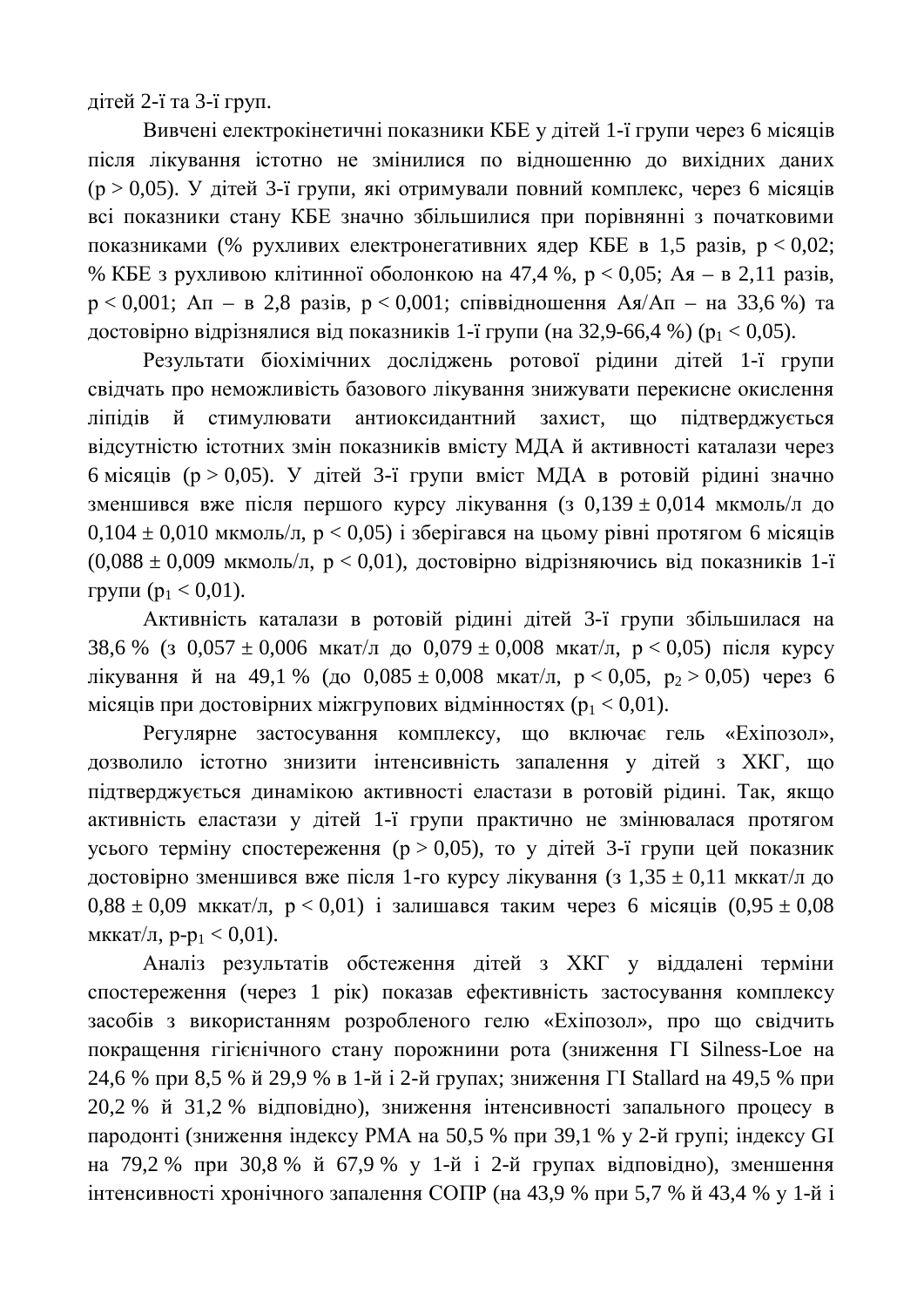2-й групах відповідно).

Швидкість салівації істотно збільшилася тільки у дітей 2-ї та 3-ї груп. Так, рівень слиновиділення у дітей 1-ї групи через рік збільшився на 15,6 %  $(p > 0.05)$ , y 2-й групі – на 57,6 % (p-p<sub>1</sub> < 0.05), в 3-й групі – на 50 % (p-p<sub>1</sub> < 0.05).

Таким чином, на підставі проведених клініко-експериментальних досліджень встановлено високу пародонтопротекторну ефективність комплексу лікувально-профілактичних заходів у дітей з ХКГ через його здатність знижувати інтенсивність запалення, підвищувати функціональну активність слинних залоз й стимулювати неспецифічні фактори захисту ротової порожнини

#### **ВИСНОВКИ**

1. Гінгівіт у дітей розглядається як самостійна нозологічна одиниця, для якого можлива реституція структури і функцій тканин пародонта. Етіологію і патогенез гінгівіту необхідно розглядати більшою мірою з вікових позицій і функціонального стану організму, що починає дорослішати. Поширеність гінгівіту значно збільшується у дітей пубертатного віку – періоду, протягом якого в організмі відбувається внутрішня перебудова, що завершується досягненням статевої зрілості

2. Дослідження, проведені в 2008 р. і 2014 р., показали, що у дітей 12-13річного віку поширеність гінгівіту склала в середньому 52,85 %, при цьому у 2008 р. вивчаємий показник був вище (55,9 %), ніж у 2014 р. (51,8 %), що підтверджується також зменшенням випадків генералізованого гінгвіту у дітей, обстежених у 2014 p.

3. Виявлено особливості перебігу хронічного катарального гінгівіту у дітей пубертатного віку, а саме знижений рівень слиновиділення  $(0.35 \pm 0.04$ мл/хв. – слина спокою;  $0.81 \pm 0.08$  мл/хв. – слина роздратування), низький рівень гігієни порожнини рота (відмінності за  $\Gamma I$  Silness-Loe –  $p < 0.01$ , Stallard  $- p < 0.05$  у порівнянні з дітьми з інтактним пародонтом), виражене хронічне запалення СОПР (проба Шилера-Писарева – 2,25  $\pm$  0,19 балів), високий вміст в ротових змивах лейкоцитів і епітеліальних клітин (більше на 43,4 % і 16,4% відповідно ніж у дітей з інтактним пародонтом). Наявність запалення в тканинах ясен знижує електрофоретичну рухливість ядер клітин букального епітелію в 1,62 рази і клітинних мембран – в 1,53 рази в порівнянні з інтактним пародонтом.

4. Встановлено гендерні відмінності перебігу хронічного катарального гінгівіту у дівчаток і хлопчиків 12-13-річного віку, про що свідчать кращі показники гігієни порожнини рота ( $p < 0.05$ ), однак більш виражене запалення слизової оболонки порожнини рота (за індексом РМА – на 22-44 %, за пробою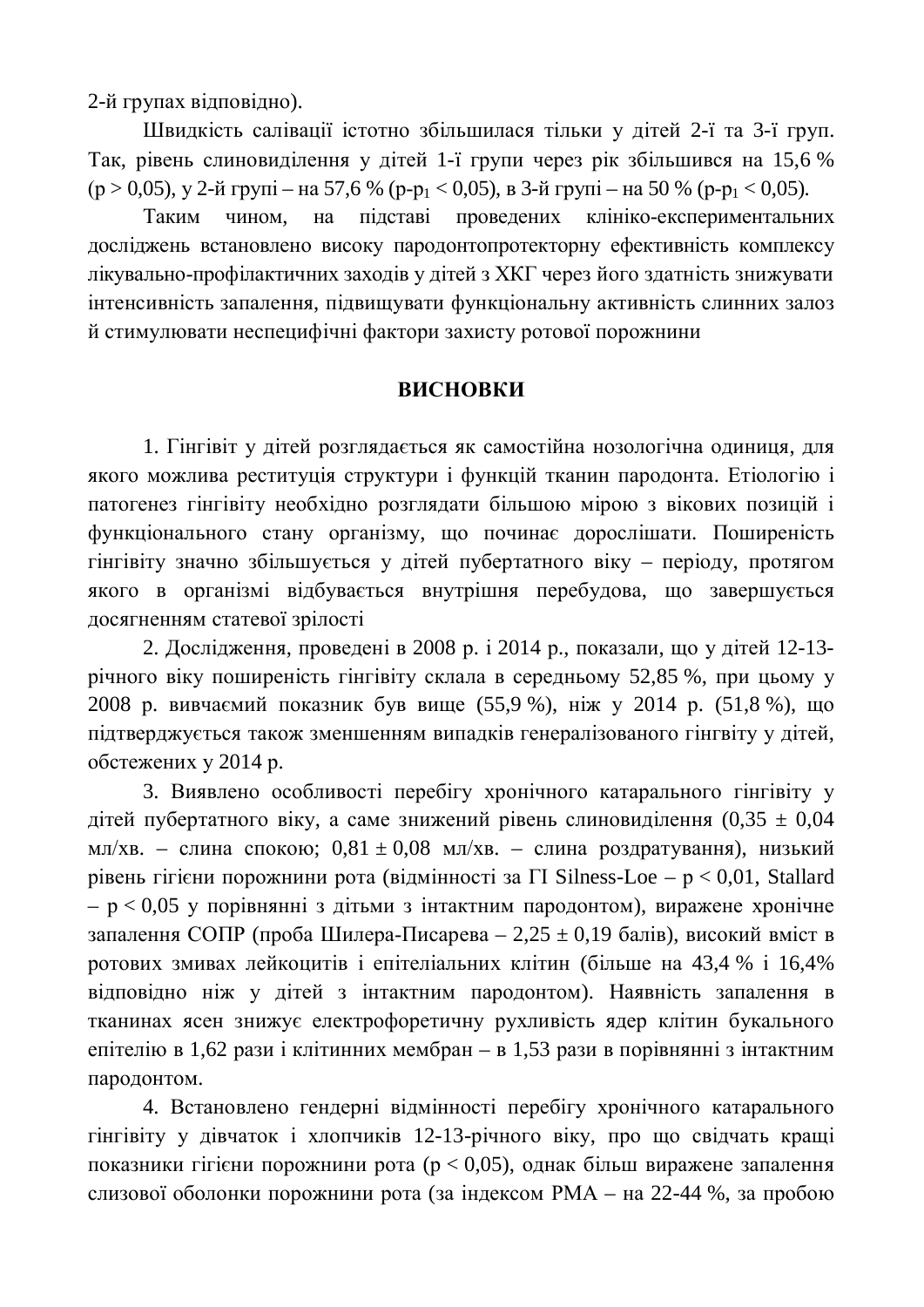Шиллера-Писарева – на 16 %) у дівчат, вища на 24-34 % швидкість салівації у  $x$  $\pi$  $\sigma$  $\pi$  $\mu$  $\sigma$  $\tau$  $\sigma$ .

5. Розроблено й апробовано в експерименті гель для порожнини рота «Ехіпозол» та встановлено його виражений протизапальний ефект за рахунок зниження інтенсивності вільнорадикального окислення ліпідів (на 16,4 %), пригнічення активності ферментів деструкції і запалення – еластази (на 16,3 %) й кислої фосфатази (на 14,2 %) в слизовій оболонці порожнини рота експериментальних тварин.

6. Розроблено комплекс лікувально-профілактичних заходів для дітей пубертатного віку з хронічним катаральним гінгівітом, який включає гель «Ехіпозол», зубну пасту «Colgate лікувальні трави» і ополіскувач «Colgate Plax total цілющі трави», та встановлено його здатність зменшувати інтенсивність і важкість запалення в пародонті (зниження індексу РМА на 55 %, індексу GI на 58,5 %, проби Шилера-Писарева – на 39,5 % через 6 місяців по відношенню до вихідного рівня), покращувати гігієнічний стан порожнини рота (зниження ГІ Silness-Loe i Stallard на 49,3 % і 38,3 % відповідно), стимулювати неспецифічну реактивність порожнини рота й функціональну активність слинних залоз (збільшення швидкості салівації на 58,3 %) із збереженням досягнутого ефекту протягом 1 року.

7. Показано, що використання запропонованого комплексу лікувальнопрофілактичних заходів у дітей пубертатного віку з хронічним катаральним гінгівітом дозволило знизити інтенсивність перекисного окислення ліпідів (зниження вмісту МДА на 36,7 %), підвищити антиоксидантний захист (збільшення активності каталази на 49,1 %), знизити протеолітичну активність (зменшення активності еластази на 26,6 %), а також нормалізувати метаболічні процеси в клітинах букального епітелію (збільшення відсотка рухливих ядер КБЕ в 1,5 рази, відношення амплітуд зміщення плазмол і ядер – на 33,6 %).

## ПРАКТИЧНІ РЕКОМЕНДАЦІЇ

1. З метою профілактики й лікування хронічного катарального гінгівіту у дітей пубертатного віку запропоновано комплекс лікувально-профілактичних заходів, що включає гель для порожнини рота «Ехіпозол» і застосування для догляду за порожниною рота зубної пасти «Colgate лікувальні трави» та ополіскувача «Colgate Plax total цілющі трави».

2. Комплекс рекомендований для застосування протягом 1 року з періодичністю 1 раз в 3 місяці:

- гель для порожнини рота «Ехіпозол»: аплікації на ясна з експозицією 10 хвилин, 10 сеансів;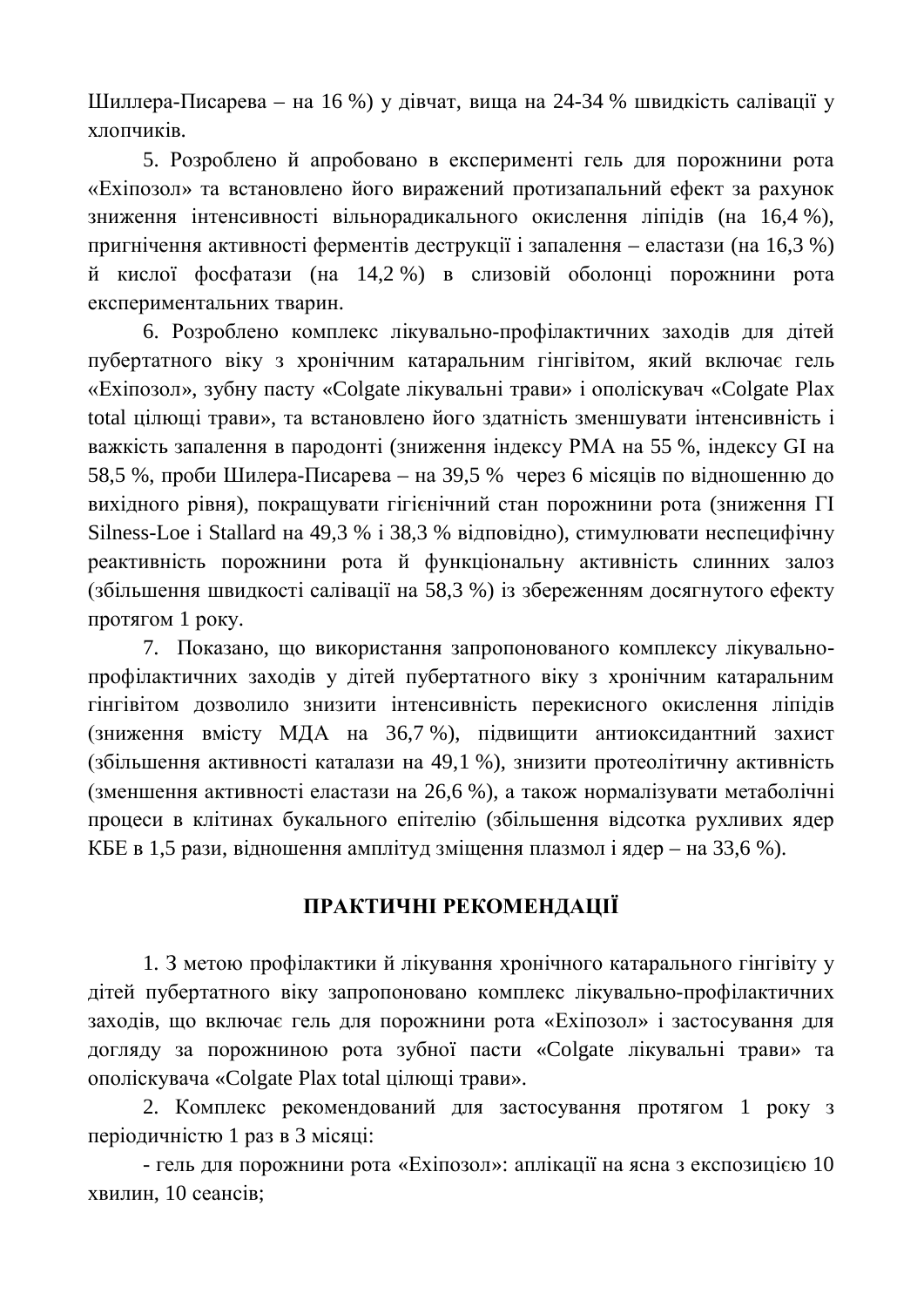- зубна паста «Colgate лікувальні трави»: чищення зубів 2 рази в день протягом усього терміну спостереження;

- ополіскувач «Colgate Plax total цілющі трави»: полоскання порожнини рота 3 рази на день протягом 10 днів.

## СПИСОК ОПУБЛІКОВАНИХ РОБІТ ЗА ТЕМОЮ ДИСЕРТАЦІЇ:

1. Карампини Н. Г. Клиническая эффективность геля для полости рта «Эхипозол» в комплексе лечебно-профилактических мероприятий у детей з хроническим катаральным гингивитом / Н.Г. Карампини // Вісник стоматології. – 2015. – № 3. – С. 69-71.

2. Карампини Н. Состояние функциональной активности слюнных желез и факторов неспецифической защиты полости рта у детей пубертатного возраста с хроническим катаральным гингивитом / Н. Карампини // Modern Science (Moderní věda) (Чехія). – 2015. – № 3. – С. 145-148.

3. Karampini N. Dynamics of the change of biochemical indicators of oral liquid at children with chronic catarrhal gingivitis under the influence of use of gel for the oral cavity of "Ekhipozol" / N. Karampini // Modern Science (Moderní věda)  $(YlexiA)$ . – 2015. –  $N_2$  5. – C. 104-108.

4. Деньга О. В. Частота возникновения хронического гингивита у детей 12-13-летнего возраста в условиях проведения регулярной санации полости рта / О. В. Деньга, Н. Г. Карампини // Вісник стоматології. – 2015. –  $N<sub>®</sub>$  2. – С. 92-94. Участь здобувача полягає у проведенні клінічних досліджень, *ɚɧɚɥɿɡɿɨɬɪɢɦɚɧɢɯɞɚɧɢɯ, ɧɚɩɢɫɚɧɧɿɫɬɚɬɬɿ.*

5. Карампини Н.Г. Экспериментальное изучение противовоспалительной активности лечебно-профилактического геля, включающего комплекс биологически активных веществ растительного происхождения / Н. Г. Карампини, Д. К. Косенко // Інновації в стоматології. – 2015. – № 2. – С. 15-17. *ɍɱɚɫɬɶɡɞɨɛɭɜɚɱɚɩɨɥɹɝɚɽɭɩɪɨɜɟɞɟɧɧɿɟɤɫɩɟɪɢɦɟɧɬɚɥɶɧɢɯɞɨɫɥɿɞɠɟɧɶ, ɚɧɚɥɿɡɿ*  $\delta$ *отриманих даних, написанні статті.* 

6. Карампини Н. Г. Особенности клинического течения хронического гингивита у детей пубертатного возраста / Н.Г. Карампини // Інноваційні технології в сучасній стоматології : наук.-практ. конф. з міжнар. участю, м. Iвано-Франківськ, 19-21 березня 2015 р.: тези допов. Івано-Франківськ, 2015. – C 65-66.

7. Карампини Н. Г. Результаты изучения лечебно-профилактического геля «Эхипозол» на модели экспериментального гингивита / Н. Г. Карампини // Інновації в стоматології (Досягнення науки і практики в стоматології: наук.-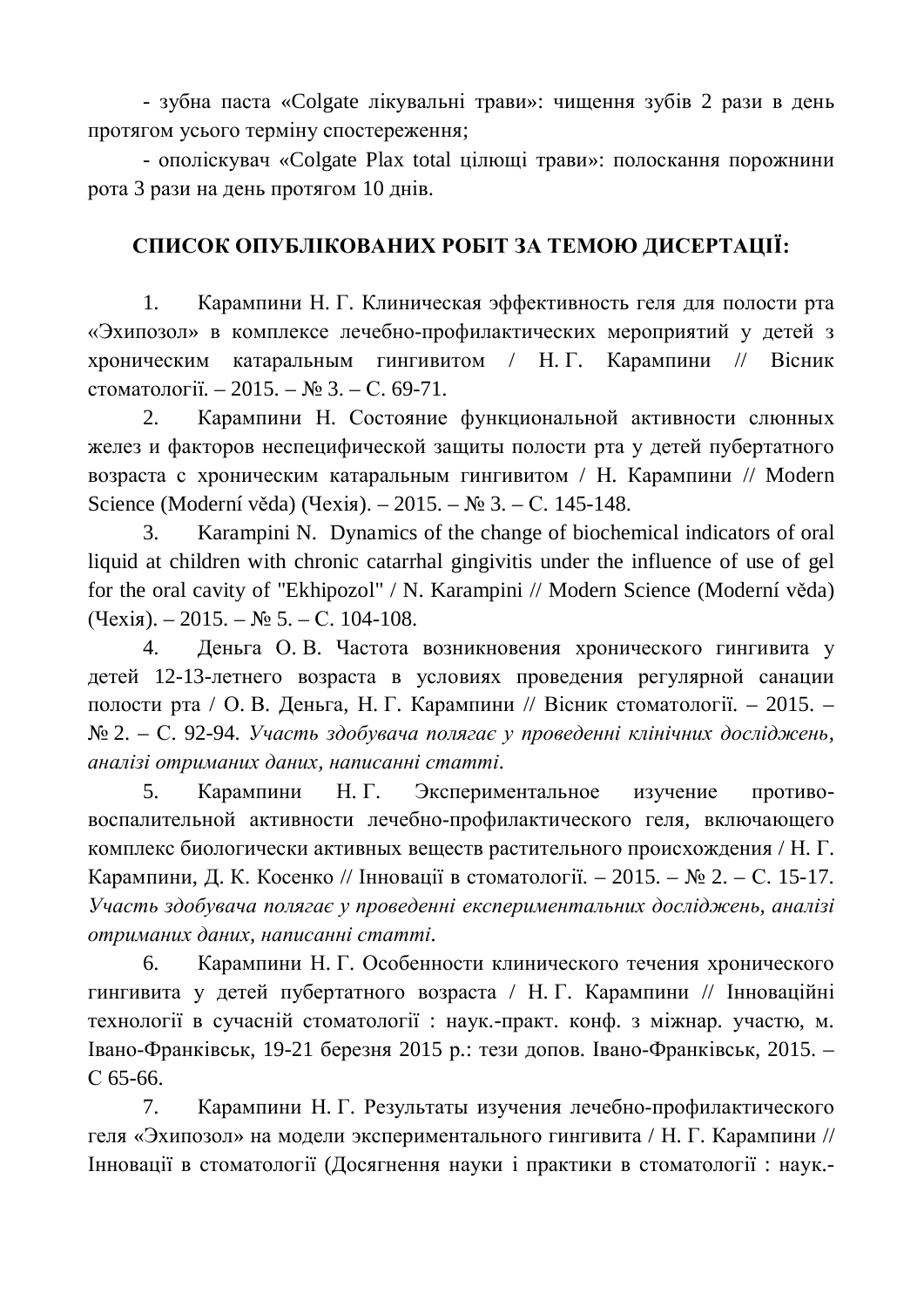практ. конф., м. Одеса, 23-24 жовтня 2014 р.: тези допов.). – 2014. – № 3. – С. 158.

8. Карампини Н. Г. Комплекс биологически активных веществ растительного происхождения для профилактики и лечения хронического катарального гингивита у детей в пубертатном периоде / Н. Г. Карампини // Актуальні питання сучасної медицини: наукові дискусії: міжнар. наук.-практ. конф., м. Львів, 23-24 жовтня 2015 р.: тези допов. – Львів, 2015. – С. 44-47.

#### **AHOTAIIIA**

Карампіні Н.Г. Клініко-експериментальне обґрунтування методу профілактики гінгівіту у дітей пубертатного віку. – Рукопис.

Дисертація на здобуття наукового ступеня кандидата медичних наук за спеціальністю 14.01.22 – стоматологія. – Державна установа «Інститут стоматології НАМН України», Одеса, 2016.

Дисертаційна робота присвячена виявленню клінічних й гендерних особливостей перебігу гінгівіту у дітей пубертатного віку, а також розробці й клінічній апробації лікувально-профілактичного комплексу у дітей 12-13річного віку з хронічним катаральним гінгівітом.

Підтверджено дані про те, що пубертатний вік, що протікає на тлі гормонального дисбалансу, збільшує ризик розвитку запалення в пародонті. Уточнені дані про те, що патогенез розвитку гінгівіту пов'язаний, перш за все, зі зниженням функціональної активності слинних залоз і факторів неспецифічного захисту.

Встановлено, що показники поширеності й тяжкості гінгівіту у дівчаток 12-13-річного віку вище, ніж у хлопчиків.

Вперше розроблено гель для порожнини рота «Ехіпозол», який містить компоненти, що стимулюють функціональну активність слинних залоз, неспецифічну реактивність і забезпечують протизапальну дію, та доведена його ефективність в експерименті.

Розроблено й апробовано лікувально-профілактичний комплекс для дітей з хронічним катаральним гінгівітом, механізм дії якого обумовлений стимулюванням функції слинних залоз і активізацією найважливіших систем неспецифічної резистентності ротової порожнини з одночасним пригніченням прооксидантної і протеазної систем, й показана його можливість знижувати інтенсивність запального процесу в тканинах пародонту, прискорювати клінічне одужання і покращувати гігієнічний стан порожнини рота дітей 12-13річного віку з хронічним катаральним гінгівітом.

Ключові слова: хронічний катаральний гінгівіт, діти, пубертатний вік,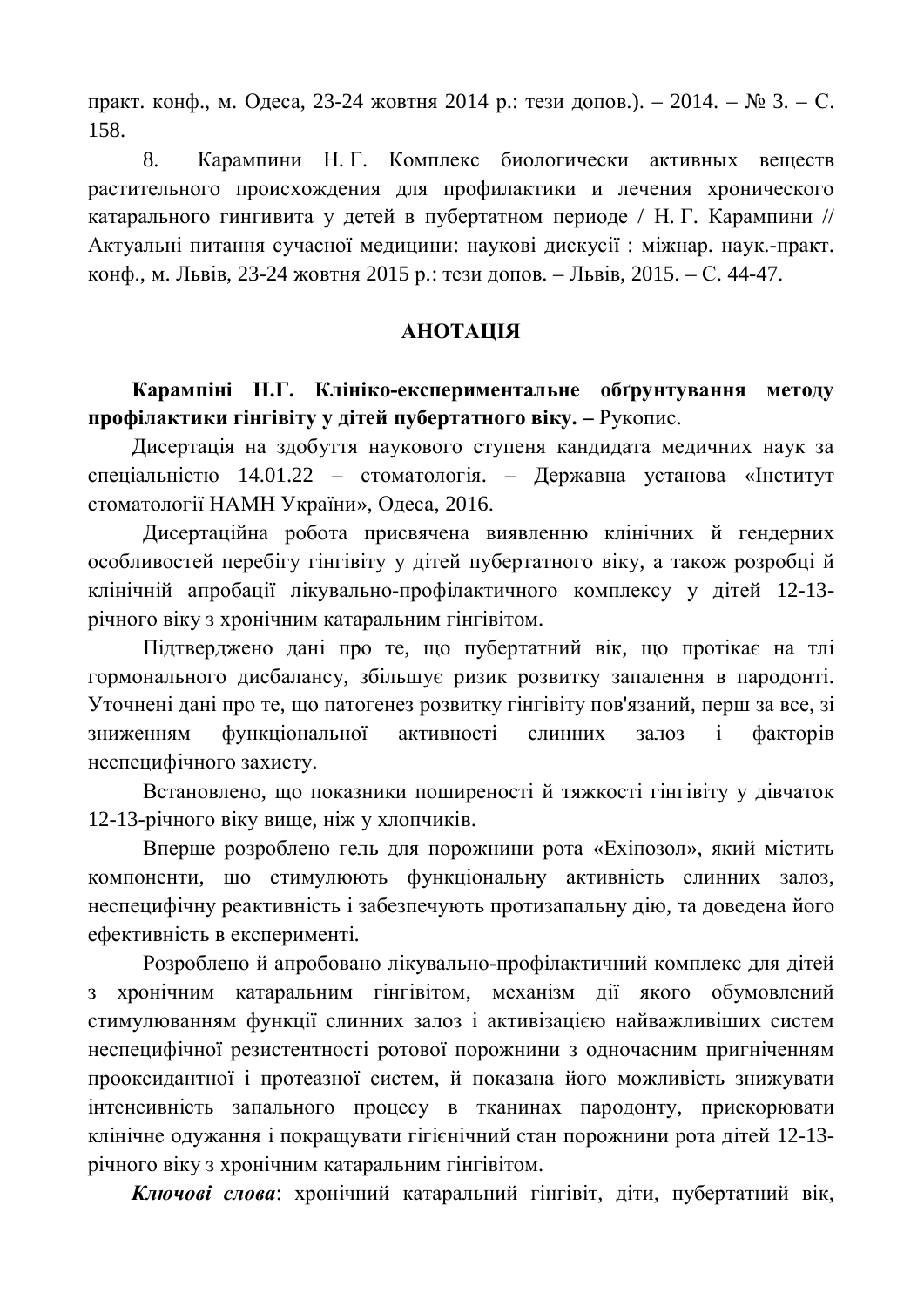профілактика, лікування.

### **АННОТАЦИЯ**

Карампини Н.Г. Клинико-экспериментальное обоснование метода профилактики гингивита у детей пубертатного возраста. – Рукопись.

Диссертация на соискание научной степени кандидата медицинских наук по специальности 14.01.22 - стоматология. – Государственное учреждение «Институт стоматологии НАМН Украины», Одесса, 2016.

Диссертация посвящена выявлению клинических и гендерных особенностей течения гингивита у детей пубертатного возраста, а также разработке и клинической апробации лечебно-профилактического комплекса у детей 12-13-летнего возраста с хроническим катаральным гингивитом.

Подтверждены данные о том, что пубертатный возраст, протекающей на фоне гормонального дисбаланса, увеличивает риск развития воспаления в пародонте. Уточнены данные о том, что патогенез развития гингивита связан, прежде всего, со снижением функциональной активности слюнных желез и факторов неспецифической защиты.

Выявлены особенности течения хронического катарального гингивита у детей пубертатного возраста, а именно сниженный уровень слюноотделения, низкий уровень гигиены полости рта, выраженное хроническое воспаление слизистой оболочки полости рта, высокое содержание в ротовых смывах лейкоцитов и эпителиальных клеток. Наличие воспаления в тканях десны снижает электрофоретическую подвижность ядер клеток буккального эпителия.

Выявлены различия течения хронического катарального гингивита у девочек и мальчиков 12-13-летнего возраста, о чем свидетельствуют лучшие показатели гигиены полости рта, однако более выраженное воспаление слизистой оболочки полости рта у девочек, и более высокая скорость саливации у мальчиков (на 24-34 %).

Впервые разработан гель для полости рта «Ехипозол», который содержит компоненты, стимулирующие функциональную активность слюнных желез, неспецифическую реактивность и обеспечивают противовоспалительное действие. В эксперименте показан его выраженный противовоспалительный эффект за счет снижения интенсивности ПОЛ (на 16,4 %), снижения активности эластазы (на 16,3 %) и кислой фосфатазы (на 14,2 %) в слизистой оболочке полости рта экспериментальных животных.

Разработан комплекс лечебно-профилактических мероприятий для детей пубертатного возраста с хроническим катаральным гингивитом, который включает гель «Ехипозол», зубную пасту «Colgate лечебные травы» и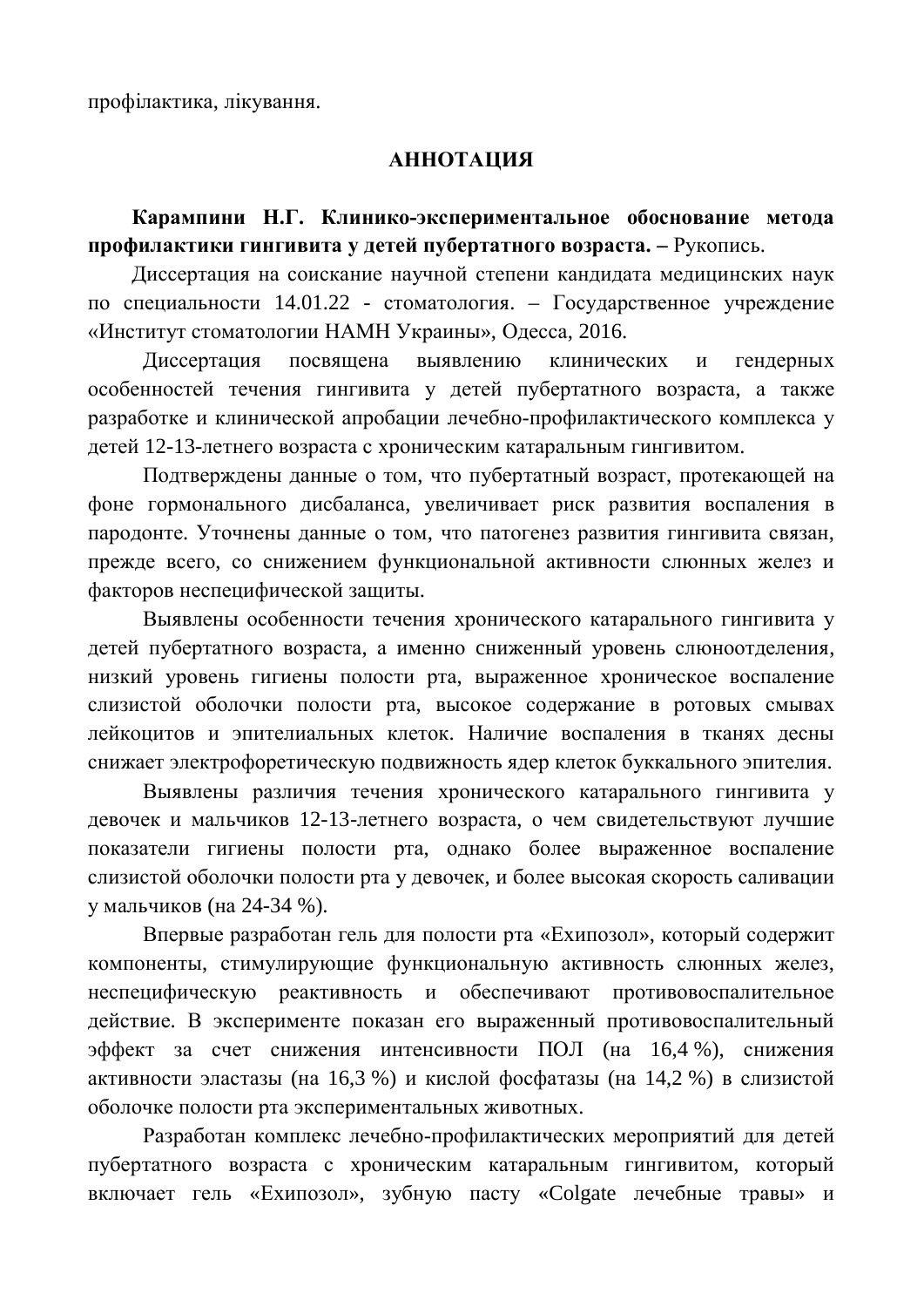ополаскиватель «Colgate Plax total целебные травы», и установлена его способность уменьшать интенсивность и тяжесть воспаления в пародонте (снижение индекса РМА на 55 %, индекса GI на 58,5 %, пробы Шиллера-Писарева - на 39,5 % через 6 месяцев по отношению к исходному уровню), улучшать гигиеническое состояние полости рта (снижение ГИ Silness-Loe и Stallard на 49,3 % и 38,3 % соответственно), стимулировать неспецифическую реактивность полости рта и функциональную активность слюнных желез (увеличение скорости саливации на 58,3 %) с сохранением достигнутого эффекта в течение 1 года.

Показано, что использование предложенного комплекса лечебнопрофилактических мероприятий у детей пубертатного возраста с хроническим катаральным гингивитом позволило снизить интенсивность перекисного окисления липидов (снижение содержания МДА на 36,7 %), повысить антиоксидантную защиту (увеличение активности каталазы на 49,1 %), снизить протеолитическую активность (уменьшение активности эластазы на 26,6 %), а также нормализовать метаболические процессы в клетках буккального эпителия (увеличение процента подвижных ядер КБЕ в 1,5 раза, отношение амплитуд смещения плазмол и ядер - на 33,6 %).

**Ключевые слова:** хронический катаральный гингивит, дети, пубертатный возраст, профилактика, лечение.

#### **ANNOTATION**

**Karampini N.G. Clinical and experimental validation of the method of prevention of gingivitis in children puberty. –** Manuscript**.**

Dissertation for the candidate of medical sciences degree in specialty 14.01.22 dentistry. – State Establishment "Institute of Stomatology of National Academy of Medical Sciences of Ukraine", Odessa, 2016.

Dissertation is devoted to the identification of clinical and gender characteristics of the course of gingivitis in children puberty, as well as the development and clinical testing of therapeutic and prophylactic complex in children 12-13 years of age with chronic catarrhal gingivitis.

Confirmed data that adolescence, occurring against the background of hormonal imbalance, increases the risk of inflammation in the periodontium. Refined data that the pathogenesis of gingivitis is associated primarily with a reduction in the functional activity of the salivary glands and nonspecific protection factors.

It was found that the prevalence and severity of gingivitis indices in girls 12-13 years of age is higher than that of boys.

For the first time developed a gel for the mouth "Ehipozol" which contains